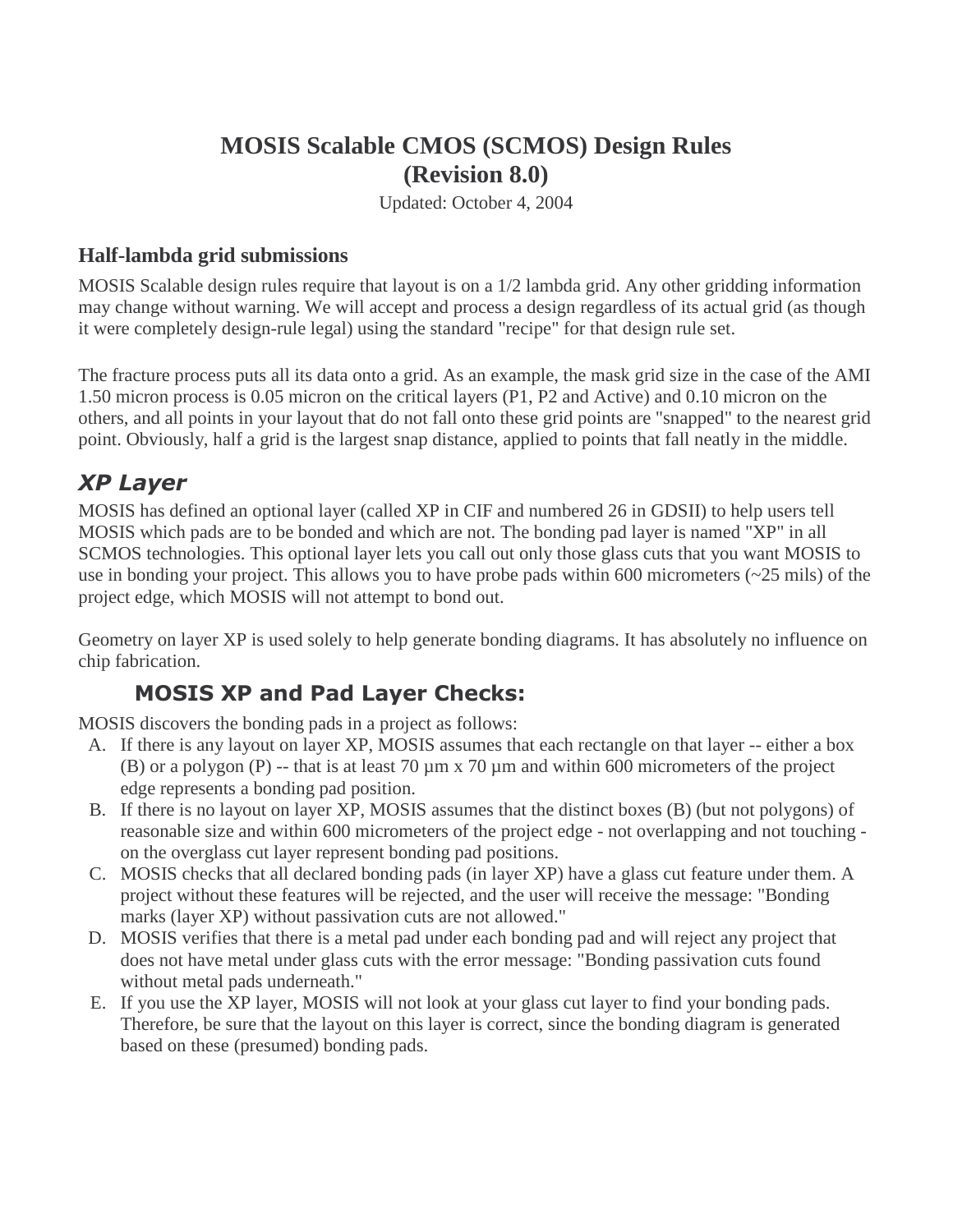### *MOSIS CMP and Antenna Rules*

#### **Minimum Density Rule**

Fine featured processes utilize CMP (Chemical-Mechanical Polishing) to achieve planarity. All proceses accessed by MOSIS at 0.5 micron and below are in this category. Effective CMP requires that the variations in feature density on a layer be restricted. The following fill rules apply to processes without more detailed requirements (as, IBM).

| $\vert$ xx.1   Minimum poly layer density                                                                                                                                                                                                        | 15% |
|--------------------------------------------------------------------------------------------------------------------------------------------------------------------------------------------------------------------------------------------------|-----|
| Minimum metal layer density (applies separately to each metal layer with a density<br>xx.2 requirement). For TSMC processes, all metal layers must meet density. For Agilent<br>and AMI processes, all but the top-most metal must meet density. | 30% |
| xx.3 Minimum metal layer density for Cap_Top_Metal (TSMC only)                                                                                                                                                                                   | 3%  |

The density of a layer in any particular region is the total area covered by the drawn features on that layer divided by the area of the region. The smallest unit of applicability of these rules is a 1 mm x 1 mm square.

If requested by the customer, MOSIS fills in the open areas on projects fabricated on the affected processes. MOSIS does not fill for IBM processes. Designs for IBM runs must meet the IBM fill requirements when submitted.

One source of dummy fill tools is CMP Technology, Inc., listed on our Third Party Services page.

The one situation that must be avoided under these minimum density rules is large non-empty regions that are devoid of one (or more) of the minimum density layers

```
DS1 100/50; 
(SCMOS 5 x 5 micron fill cell for levels up to metal3); 
LCAA; B 65 135 75 125; 
LCPG; B 70 200 170 125; 
LCCC; B 25 25 75 125; 
      B 25 25 170 125; 
LCMF; B180 180 125 125; 
LCVA; B 25 25 125 90; 
LCMS; B180 180 125 125; 
LCVS; B 25 25 125 160; 
LCMT; B180 180 125 125; 
LCX; B250 250 125 125; (cell outline); 
DF; 
C 1; 
E
```
The cell layout depicted is idealized. The actual layout we generate varies from process to process, based on the foundry's own fill rules. For those foundries that encourage, or at least allow, floating layout in fill cells, we generate only the poly and metal layout; the active, contact and via layers are not filled. For those foundries that require that the fill cells be electrically grounded, we generate the entire stack, so that the cell is electrically connected to the substrate. We also extend the stack upward through as many metal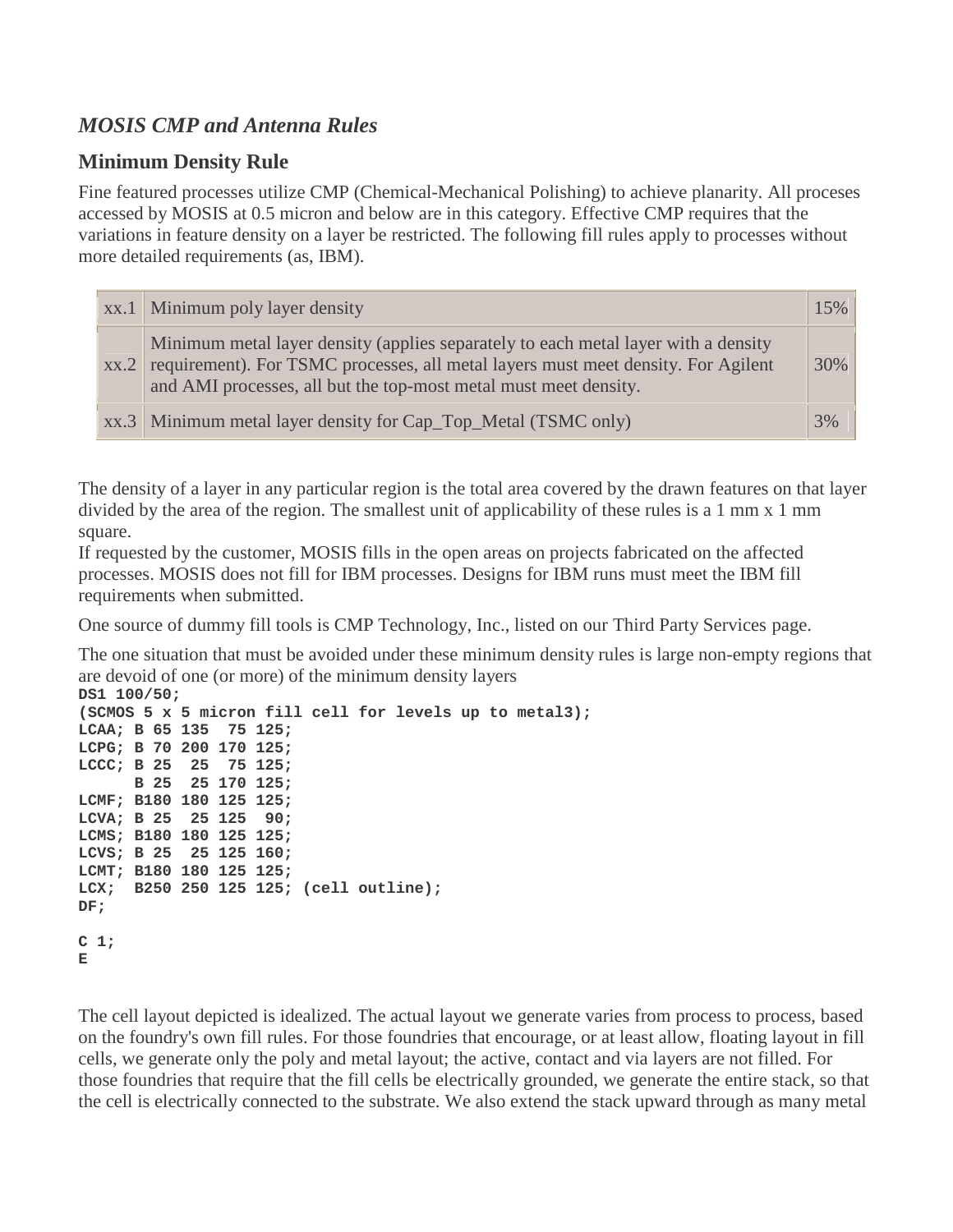layers as required (all or all but the topmost). We also size various of the layers to meet process rules and/or to alter the density effect.



Currently, the only MOSIS foundry that requires grounded fill is Agilent/ HP.

#### **Process-Induced Damage (otherwise known as "Antenna Rules") Rules - General Requirements**

The "Antenna Rules" deal with process induced gate oxide damage caused when exposed polysilicon and metal structures, connected to a thin oxide transistor, collect charge from the processing environment (e.g., reactive ion etch) and develop potentials sufficiently large to cause Fowler Nordheim current to flow through the thin oxide. Given the known process charge fluence, a figure of exposed conductor area to transistor gate area ratio is determined which guarantees Time Dependent Dielectric Breakdown (TDDB) reliability requirements for the fabricator. Failure to consider antenna rules in a design may lead to either reduced performance in transistors exposed to process induced damage, or may lead to total failure if the antenna rules are seriously violated.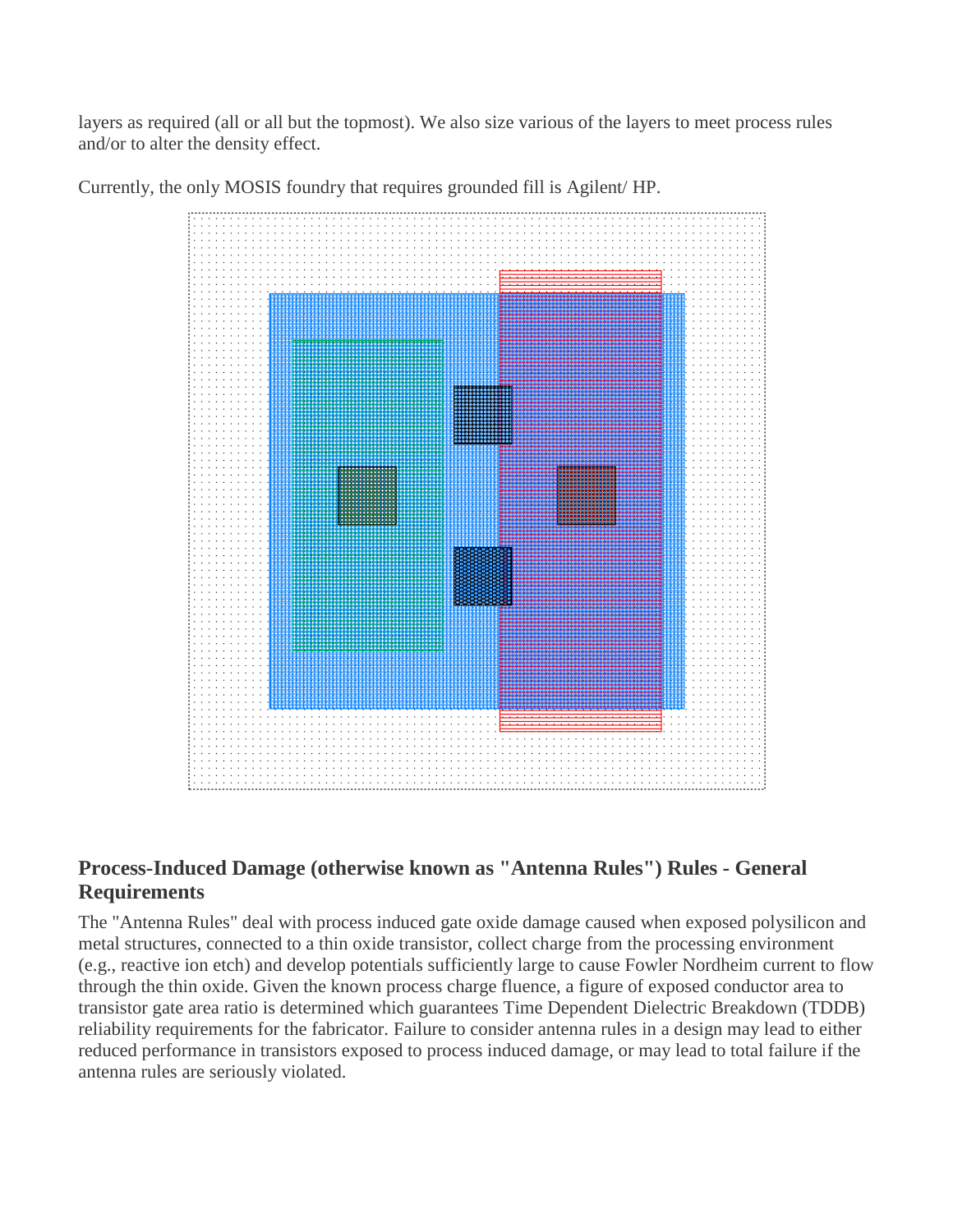The polysilicon rules require that the area of the polysilicon over field oxide divided by the area of the transistor gate (thin oxide area) must be less than Np (where Np is a limit that depends on the process and on design targets). For example, a 200 µm long by 1 µm wide polysilicon wire connected to two channel regions of 2  $\mu$ m X 0.6  $\mu$ m and 1  $\mu$ m X 0.6  $\mu$ m has an antenna ratio of 111. Usually the polysilicon rules are fairly conservative, so the antenna ratio in this example may be in violation of some fabricator's polysilicon antenna rule.

A similar calculation applies to metal wires connected to transistor gates. In this case, you must first obey the Np:1 rule for any polysilicon. Metal antenna rules can be a little more variable depending upon how conservative a fabricator is in dealing with this damage mechanism. The most conservative approach recognizes that process induced damage is a cumulative effect. In this case, you calculate the total area of the poly + metal1 + metal2 + metal3 + ... and divide by the area of the transistor channels connected to this structure. This ratio must be less than Nm.

A less conservative metal antenna rule defines ratios for each metal level (Nm1, Nm2, Nm3, etc.) and recognize that lower levels of metal are protected by inter-level dielectric during the etch process for the metal above. Other metal rules recognize that photoresist covers metal lines during reactive ion etch, so the antenna rule only needs to consider the area of the exposed metal edges. This results in rules defined for area ratio calculations as follows: Ratio = 2[(L\_metal+W\_metal)\*t\_metal]/(W\_channel\*L\_channel), where, W\_metal, L\_metal, and t\_metal are the width, length and thickness of the metal line connected to a total channel area defined by W\_channel by L\_channel.

If metal1 is connected to an active area junction and to a poly structure connected to a transistor channel, then the Nm:1 rule is relaxed. However, the poly Np:1 ratio rule still applies. The reason for this exception is that charge induced current is safely shunted through the junction to the substrate and, therefore, does not cause gate oxide damage. The junction area ratio (A\_total/A\_junction) must not be more than N\_max:1. Note: A\_total is the sum of poly and metal area connected to a thin oxide region.

An additional absolute area rule is also imposed for additional safety margin. The total area of exposed conductor that is electrically connected to a gate channel area limited to A\_max µm². Other constraints may apply, but these constraints are specific to a particular fabricator.

There are layout techniques to help deal with antenna ratio rules. For example, if a design uses a large array of clocked devices connected to a single clock source via a metal1 clock distribution structure then a "cut and link" method can be used to moderate the antenna rule effects. In this method, the metal1 distribution structure is divided up into pieces of metal1 connected to gate structures such that the antenna rule is obeyed. Short links from metal1 to metal2 then back to metal1 connect the clock distribution structure in a way that it prevents the total area of the clock distribution structure from being connected to gate poly structures during metal1 etch. If the metal2 links are the minimum links necessary to make the connection, then the current induced in the metal2 area is very small (Nm2 << metal2 rule).

Specific numbers for the antenna ratio rules are contained in design rules for each fabricator. MOSIS customers can obtain this information in the fabricator rules**.**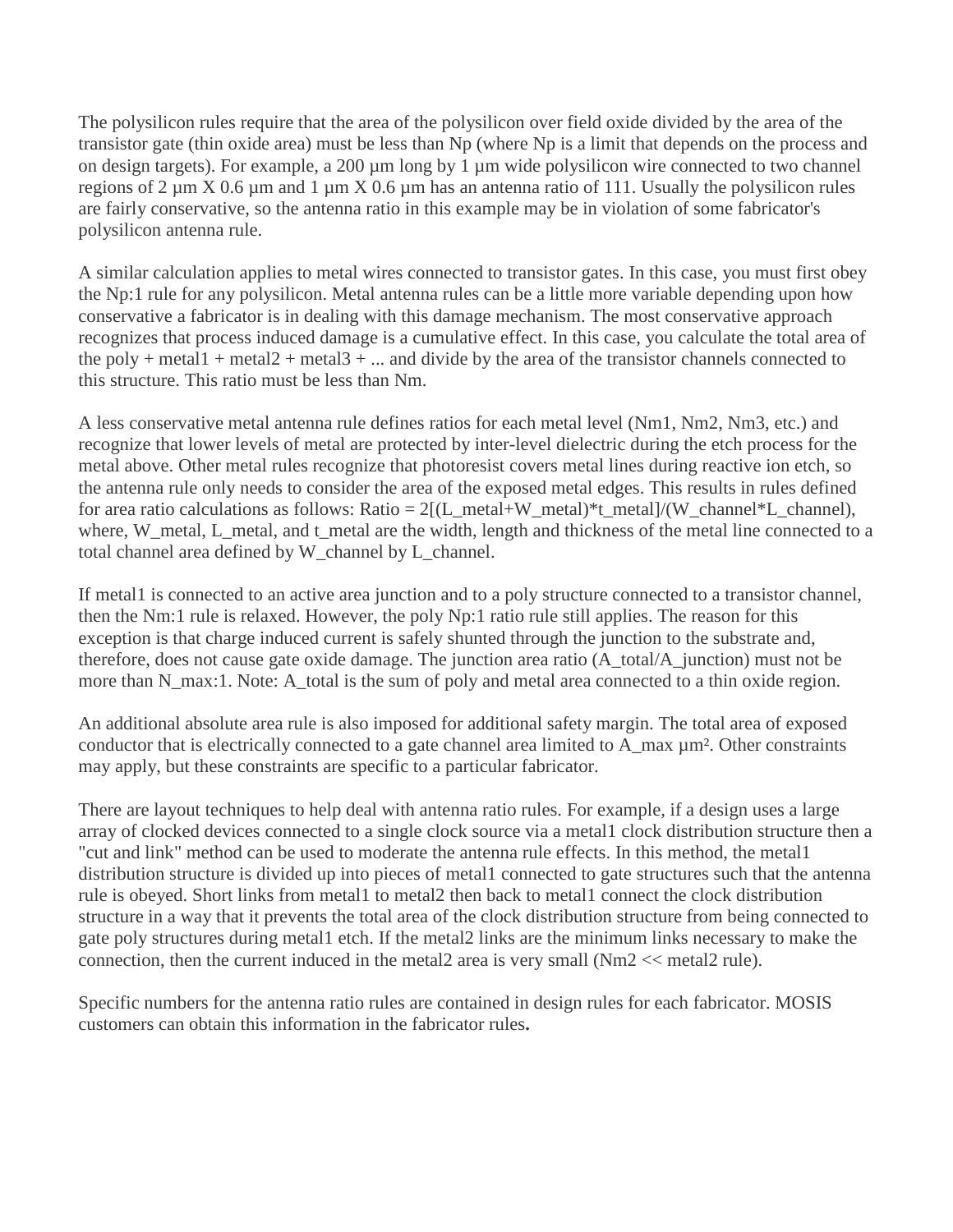| <b>SCMOS Layout Rules - Well</b> |
|----------------------------------|
|----------------------------------|

| Rule | Description                                                            | Lambda         |                 |                 |  |
|------|------------------------------------------------------------------------|----------------|-----------------|-----------------|--|
|      |                                                                        | <b>SCMOS</b>   | <b>SUBM</b>     | <b>DEEP</b>     |  |
| 1.1  | Minimum width                                                          | 10             | 12              | 12 <sub>1</sub> |  |
| 1.2  | Minimum spacing between wells at different potential                   | 9 <sup>1</sup> | 18 <sup>2</sup> | 18              |  |
| 1.3  | Minimum spacing between wells at same potential                        | $6^3$          | $6^4$           | $\sigma$        |  |
| 1.4  | Minimum spacing between wells of different type (if both are<br>drawn) | $\theta$       | $\Omega$        |                 |  |

Exceptions for AMIS C30 0.35 micron process:<br><sup>1</sup> Use lambda=16 for rule 1.2 only when using SCN4M or SCN4ME<br><sup>2</sup> Use lambda=21 for rule 1.2 only when using SCN4M\_SUBM or SCN4ME\_SUBM<br><sup>3</sup> Use lambda=8 for rule 1.3 only when

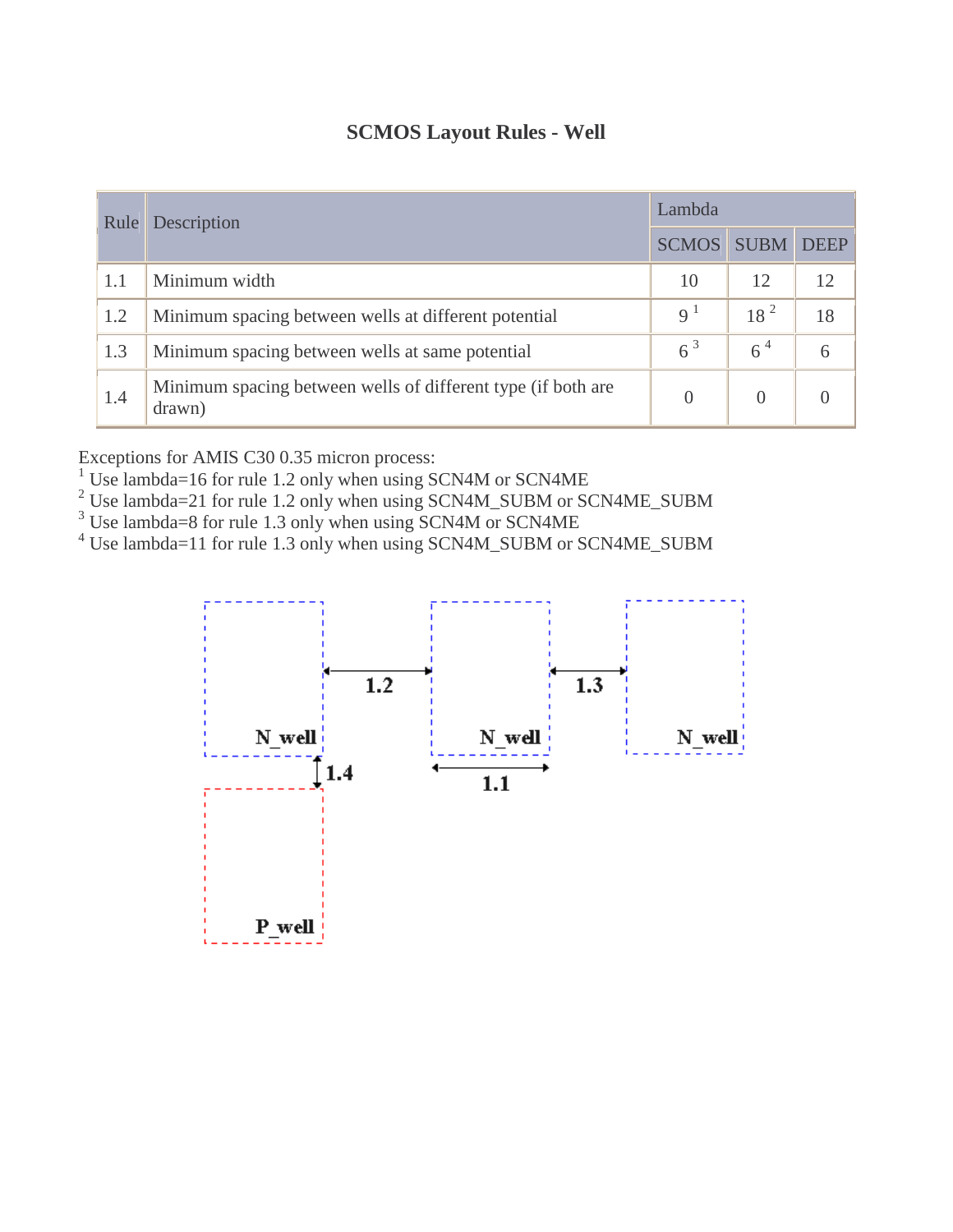| <b>Rule</b> | <b>Description</b>                                                                                                                                 | Lambda         |             |             |  |
|-------------|----------------------------------------------------------------------------------------------------------------------------------------------------|----------------|-------------|-------------|--|
|             |                                                                                                                                                    | <b>SCMOS</b>   | <b>SUBM</b> | <b>DEEP</b> |  |
| 2.1         | Minimum width                                                                                                                                      | $3 *$          | $3 *$       | 3           |  |
| 2.2         | Minimum spacing                                                                                                                                    | 3              | 3           | 3           |  |
| 2.3         | Source/drain active to well edge                                                                                                                   | 5              | 6           | 6           |  |
| 2.4         | Substrate/well contact active to well edge                                                                                                         | 3              | 3           | 3           |  |
| 2.5         | Minimum spacing between non-abutting active of different<br>implant. Abutting active ("split-active") is illustrated under Select<br>Layout Rules. | $\overline{4}$ | 4           |             |  |

#### **SCMOS Layout Rules - Active**

\* Note: For analog and critical digital designs, MOSIS recommends the following minimum MOS channel widths (active under poly) for AMIS designs. Narrower devices, down to design rule minimum, will be functional, but their electrical characteristics will not scale, and their performance is not predictable from MOSIS SPICE parameters.

| Process        | Design Technology                 | Design Lambda<br>(micrometers) | Minimum Width<br>(lambda) |
|----------------|-----------------------------------|--------------------------------|---------------------------|
| <b>AMI_ABN</b> | <b>SCNA, SCNE</b>                 | 0.80                           | 5                         |
| AMI C5F/N      | SCN3M, SCN3ME                     | 0.35                           |                           |
| AMI C5F/N      | SCN3M_SUBM,<br><b>SCN3ME SUBM</b> | 0.30                           | 10                        |

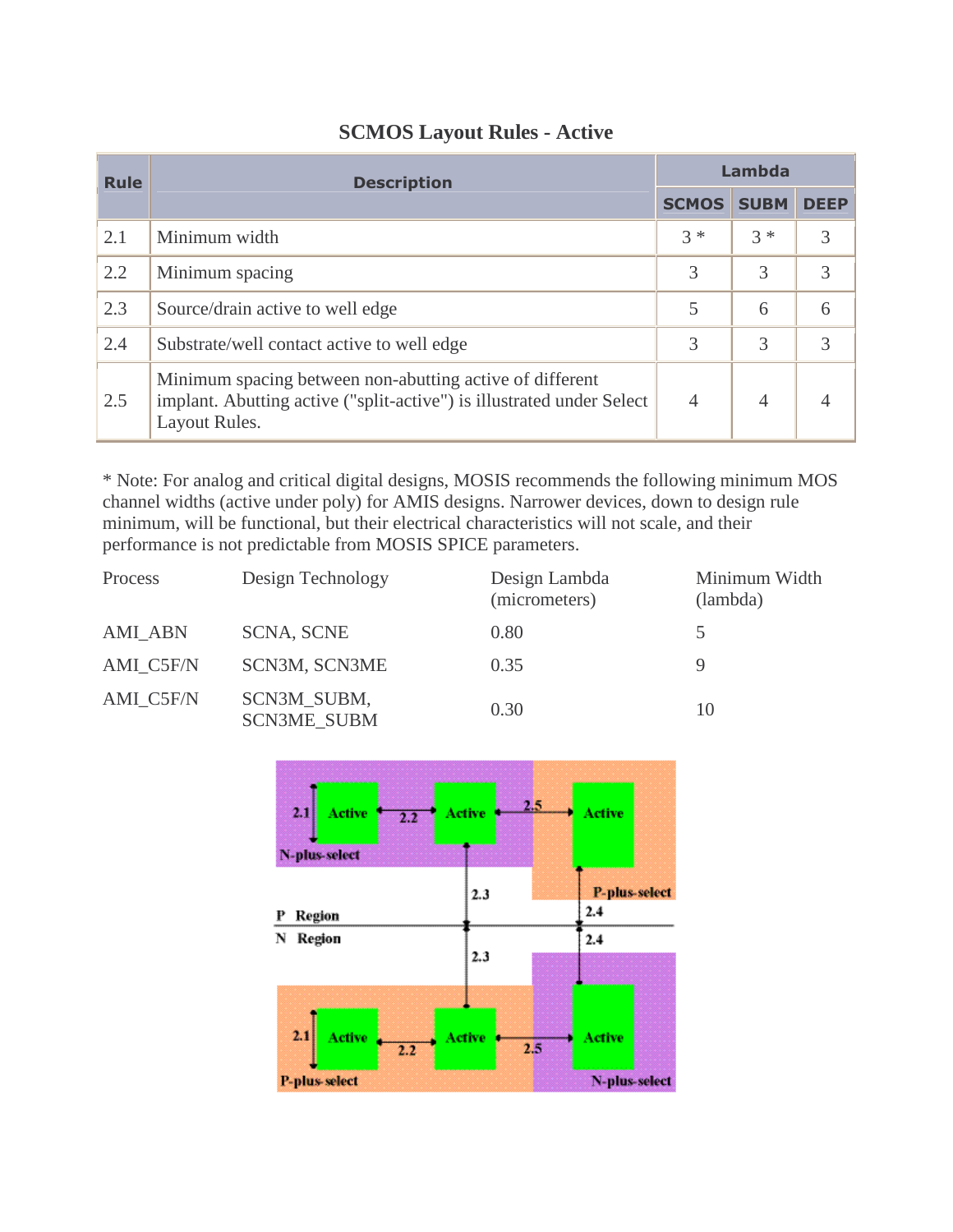| Rule  | Description                      | Lambda                      |                             |                |  |  |  |
|-------|----------------------------------|-----------------------------|-----------------------------|----------------|--|--|--|
|       |                                  | <b>SCMOS</b>                | <b>SUBM</b>                 | <b>DEEP</b>    |  |  |  |
| 3.1   | Minimum width                    | 2                           | 2                           | $\mathfrak{2}$ |  |  |  |
| 3.2   | Minimum spacing over field       | $\mathcal{D}_{\mathcal{L}}$ | 3                           | 3              |  |  |  |
| 3.2.a | Minimum spacing over active      | $\mathcal{D}_{\mathcal{L}}$ | 3                           | 4              |  |  |  |
| 3.3   | Minimum gate extension of active | 2                           | $\mathcal{D}_{\mathcal{A}}$ | 2.5            |  |  |  |
| 3.4   | Minimum active extension of poly |                             | 3                           | 4              |  |  |  |
| 3.5   | Minimum field poly to active     |                             |                             |                |  |  |  |

## **SCMOS Layout Rules - Poly**



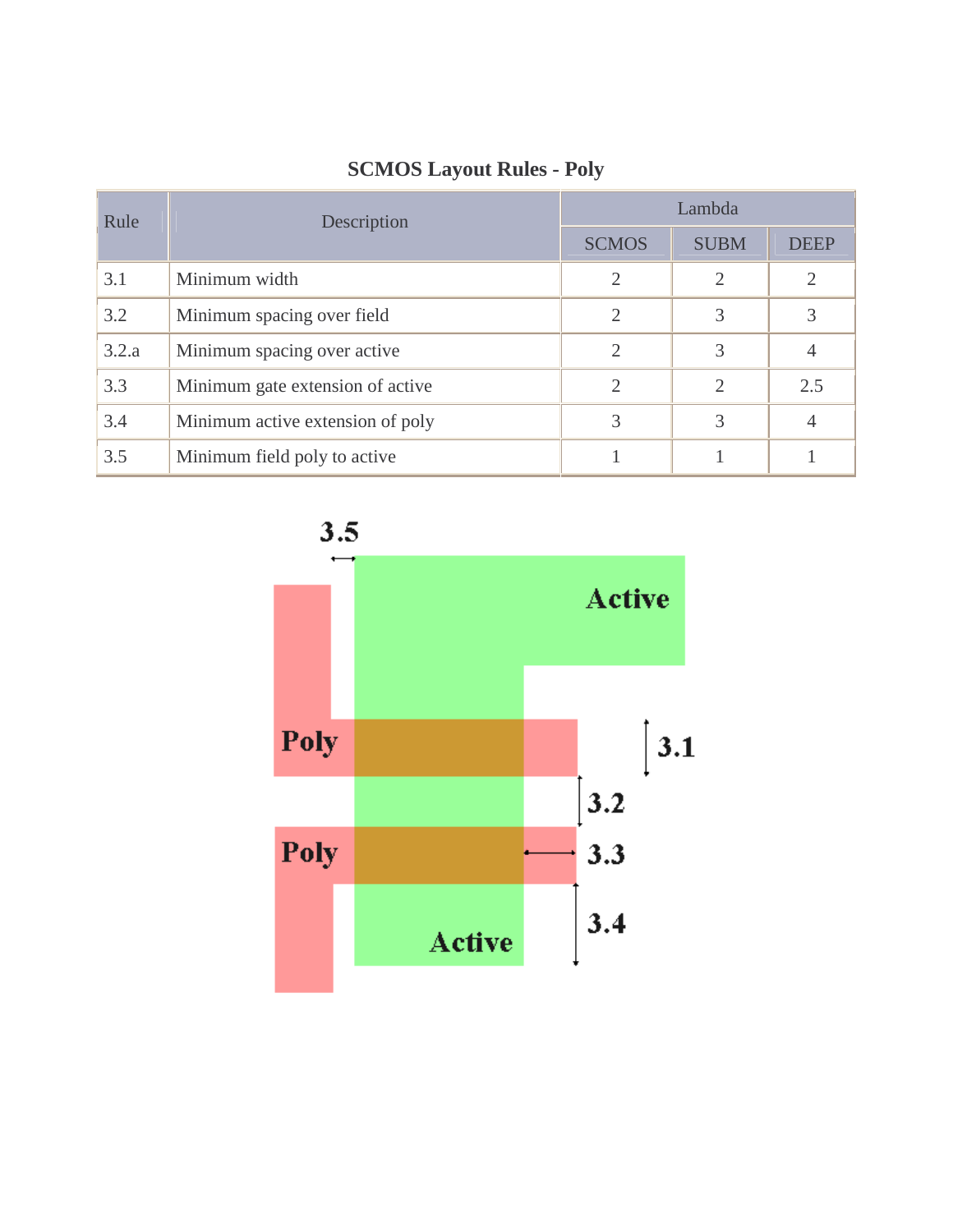| Rule | Description                                                                                                                    | Lambda         |                |             |  |
|------|--------------------------------------------------------------------------------------------------------------------------------|----------------|----------------|-------------|--|
|      |                                                                                                                                | <b>SCMOS</b>   | <b>SUBM</b>    | <b>DEEP</b> |  |
| 4.1  | Minimum select spacing to channel of transistor to ensure<br>adequate source/drain width                                       | 3              | 3              |             |  |
| 4.2  | Minimum select overlap of active                                                                                               | $\overline{2}$ | $\overline{2}$ |             |  |
| 4.3  | Minimum select overlap of contact                                                                                              |                |                | 1.5         |  |
| 4.4  | Minimum select width and spacing<br>(Note: P-select and N-select may be coincident, but must not<br>overlap) (not illustrated) | $\overline{2}$ | $2^1$          |             |  |

## **SCMOS Layout Rules - Select**

Exception for AMIS C30 0.35 micron process:<br><sup>1</sup> Use lambda=3 for rule 4.4 only when using SCN4M\_SUBM or SCN4ME\_SUBM

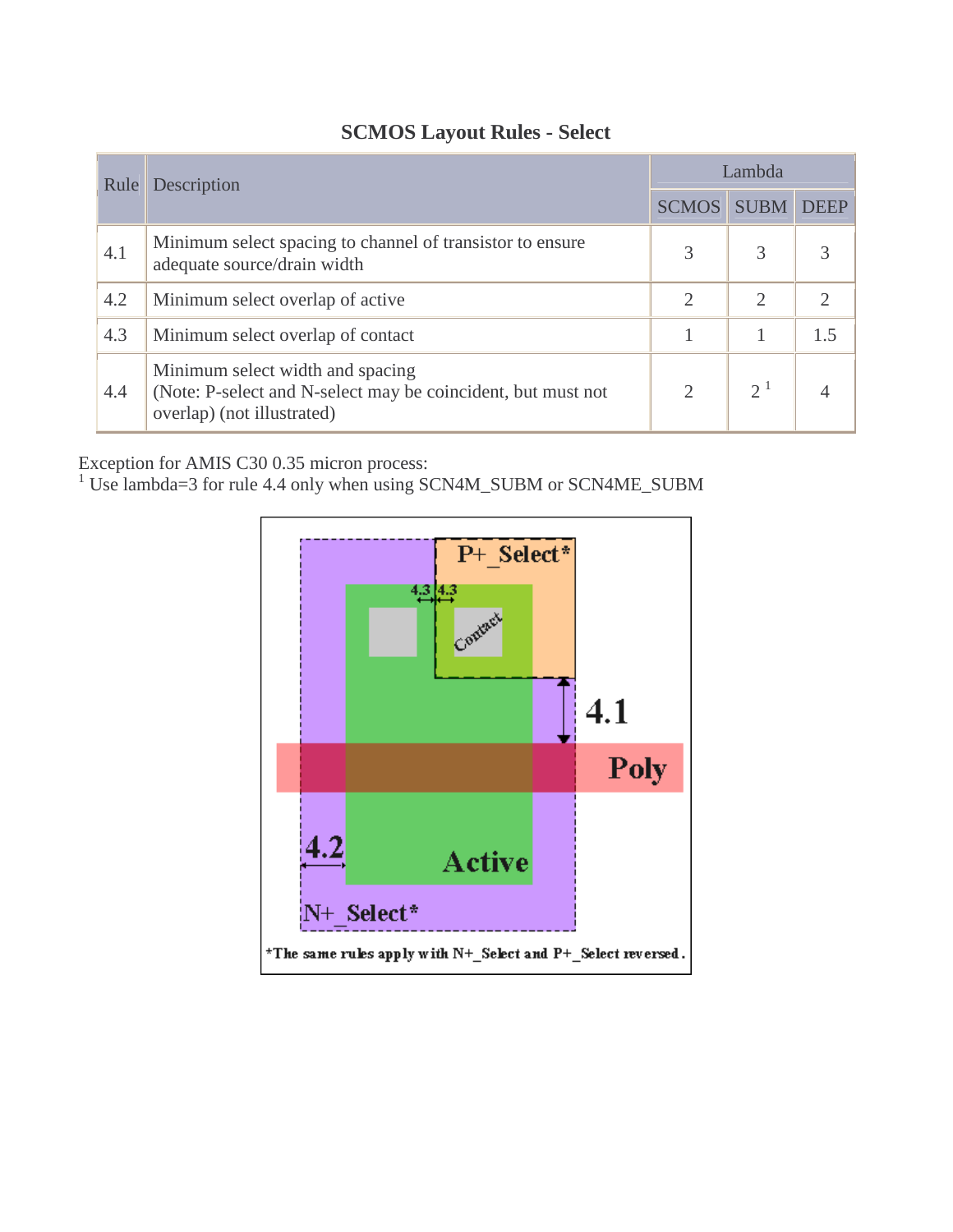### **SCMOS Layout Rules - Contact to Poly**

On 0.50 micron process (and all finer feature size processes), it is required that all features on the insulator layers (CONTACT, VIA, VIA2) must be of the single standard size; there are no exceptions for pads (or logos, or anything else); large openings must be replaced by an array of standard sized openings. Contacts must be drawn orthogonal to the grid of the layout. Non-Manhattan contacts are not allowed. If your design cannot tolerate 1.5 lambda contact overlap in 5.2, use the alternative rules which reduce the overlap but increase the spacing to surrounding features. Rules 5.1, 5.3, and 5.4, still apply and are unchanged.

#### **Simple Contact to Poly Alternative Contact to Poly**

| Rule | Description                                    | Lambda         |                | Rule           | Description | Lambda                                          |                |                |                |
|------|------------------------------------------------|----------------|----------------|----------------|-------------|-------------------------------------------------|----------------|----------------|----------------|
|      |                                                | <b>SCMOS</b>   | <b>SUBM</b>    | <b>DEEP</b>    |             |                                                 | <b>SCMOS</b>   | <b>SUBM</b>    | <b>DEEP</b>    |
| 5.1  | Exact<br>contact size                          | 2x2            | 2x2            | 2x2            | 5.2.b       | Minimum poly<br>overlap                         |                | 1              | $\mathbf{1}$   |
| 5.2  | Minimum<br>poly overlap                        | 1.5            | 1.5            | 1.5            | 5.5.b       | Minimum spacing<br>to other poly                | $\overline{4}$ | 5              | 5              |
| 5.3  | Minimum<br>contact<br>spacing                  | $\overline{2}$ | 3              | $\overline{4}$ | 5.6.b       | Minimum spacing<br>to active (one<br>contact)   | $\overline{2}$ | $\overline{2}$ | $\overline{2}$ |
| 5.4  | Minimum<br>spacing to<br>gate of<br>transistor | $\overline{2}$ | $\overline{2}$ | $\overline{2}$ | 5.7.b       | Minimum spacing<br>to active (many<br>contacts) | 3              | 3              | 3              |
|      |                                                |                |                |                |             |                                                 |                |                |                |



**Simple Poly to Contact Alternative Contact to Poly**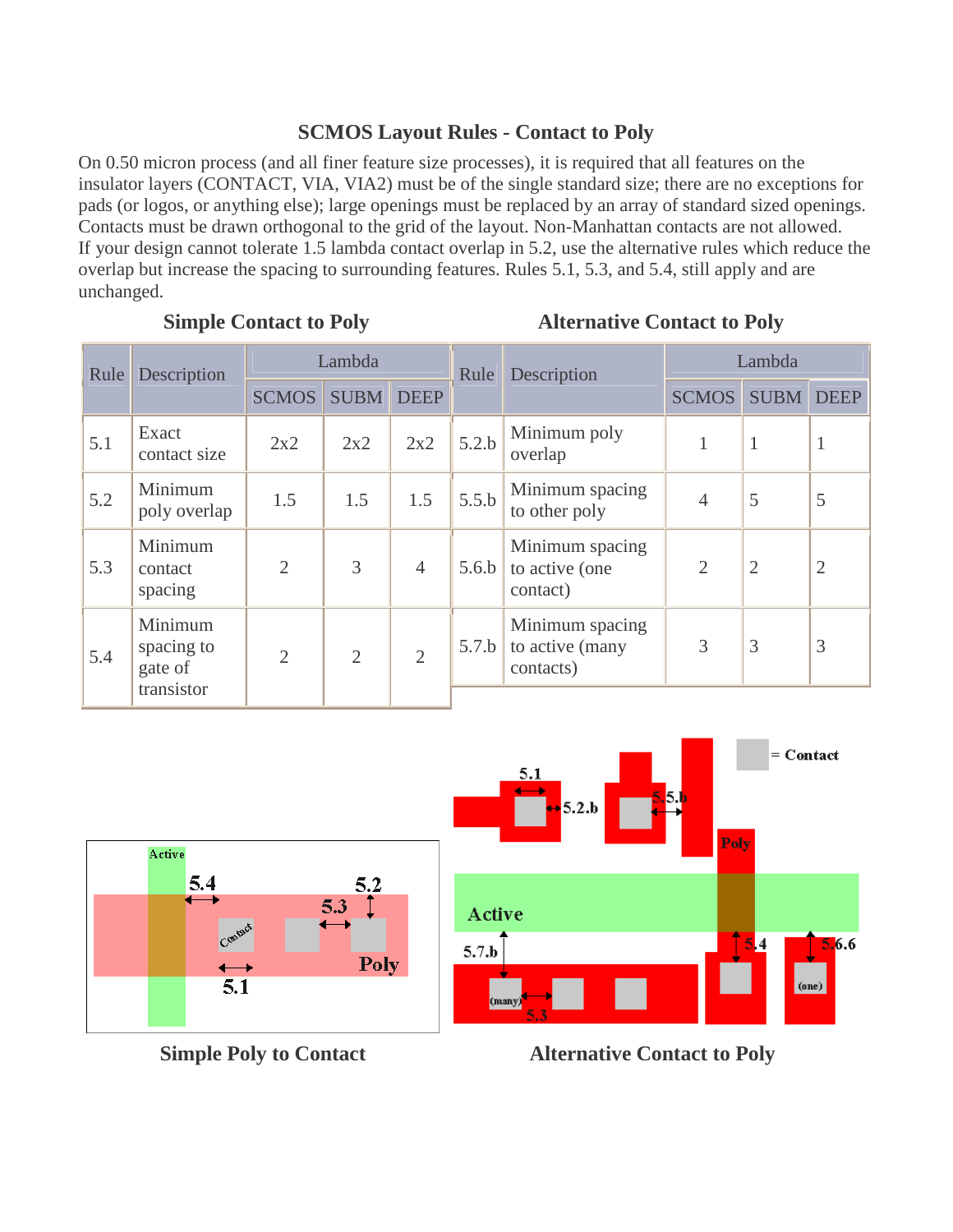#### **SCMOS Layout Rules - Contact to Active**

If your design cannot handle the 1.5 lambda contact overlap in 6.2, use the alternative rules which reduce the overlap but increase the spacing to surrounding features. Rules 6.1, 6.3, and 6.4, still apply and are unchanged. Contacts must be drawn orthogonal to the grid of the layout. Non-Manhattan contacts are not allowed.

### **Simple Contact to Active Alternative Contact to Active**

| Rule | Description                                 | Lambda         |                |                | Rule  | Description                                         |                | Lambda         |                |
|------|---------------------------------------------|----------------|----------------|----------------|-------|-----------------------------------------------------|----------------|----------------|----------------|
|      |                                             | <b>SCMOS</b>   | <b>SUBM</b>    | <b>DEEP</b>    |       |                                                     | <b>SCMOS</b>   | <b>SUBM</b>    | <b>DEEP</b>    |
| 6.1  | Exact contact<br>size                       | 2x2            | 2x2            | 2x2            | 6.2.b | Minimum active<br>overlap                           | 1              | 1              |                |
| 6.2  | Minimum active<br>overlap                   | 1.5            | 1.5            | 1.5            | 6.5.b | Minimum spacing<br>to diffusion active              | 5              | 5              | 5              |
| 6.3  | Minimum<br>contact spacing                  | $\overline{2}$ | 3              | $\overline{4}$ | 6.6.b | Minimum spacing<br>to field poly (one<br>contact)   | $\overline{2}$ | $\overline{2}$ | $\overline{2}$ |
| 6.4  | Minimum<br>spacing to gate<br>of transistor | $\overline{2}$ | $\overline{2}$ | $\overline{2}$ | 6.7.b | Minimum spacing<br>to field poly (many<br>contacts) | 3              | 3              | 3              |
|      |                                             |                |                |                | 6.8.b | Minimum spacing<br>to poly contact                  | $\overline{4}$ | $\overline{4}$ | $\overline{4}$ |



**Simple Contact to Active 2018 11 Alternative Contact to Active**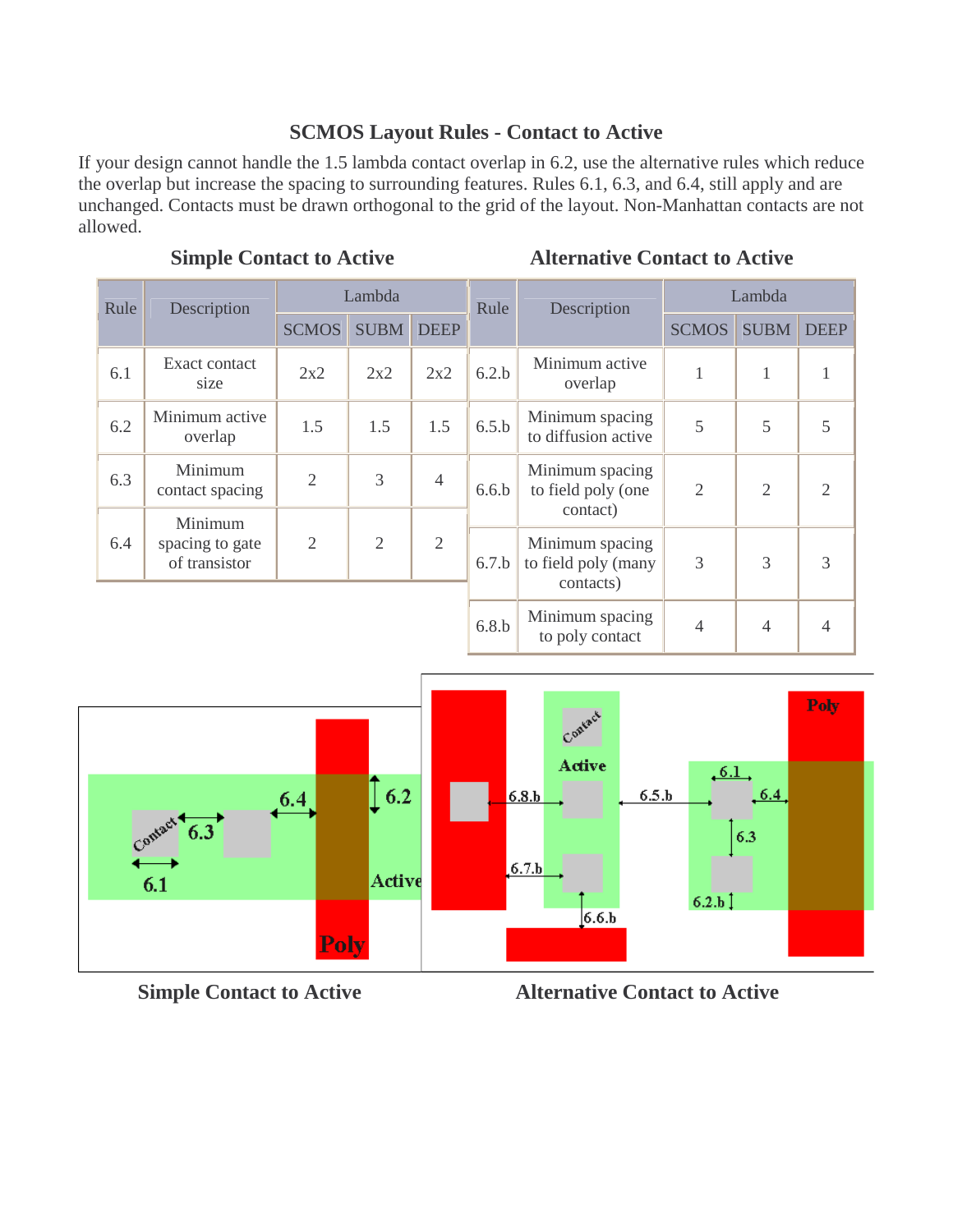| Rule | Description                                                       | Lambda            |   |             |  |
|------|-------------------------------------------------------------------|-------------------|---|-------------|--|
|      |                                                                   | <b>SCMOS</b> SUBM |   | <b>DEEP</b> |  |
| 7.1  | Minimum width                                                     | 3                 | 3 |             |  |
| 7.2  | Minimum spacing                                                   | $\overline{2}$    | 3 | 3           |  |
| 7.3  | Minimum overlap of any contact                                    |                   |   |             |  |
| 7.4  | Minimum spacing when either metal line is wider than 10<br>lambda | 4                 | 6 | რ           |  |

## **SCMOS Layout Rules - Metal1**

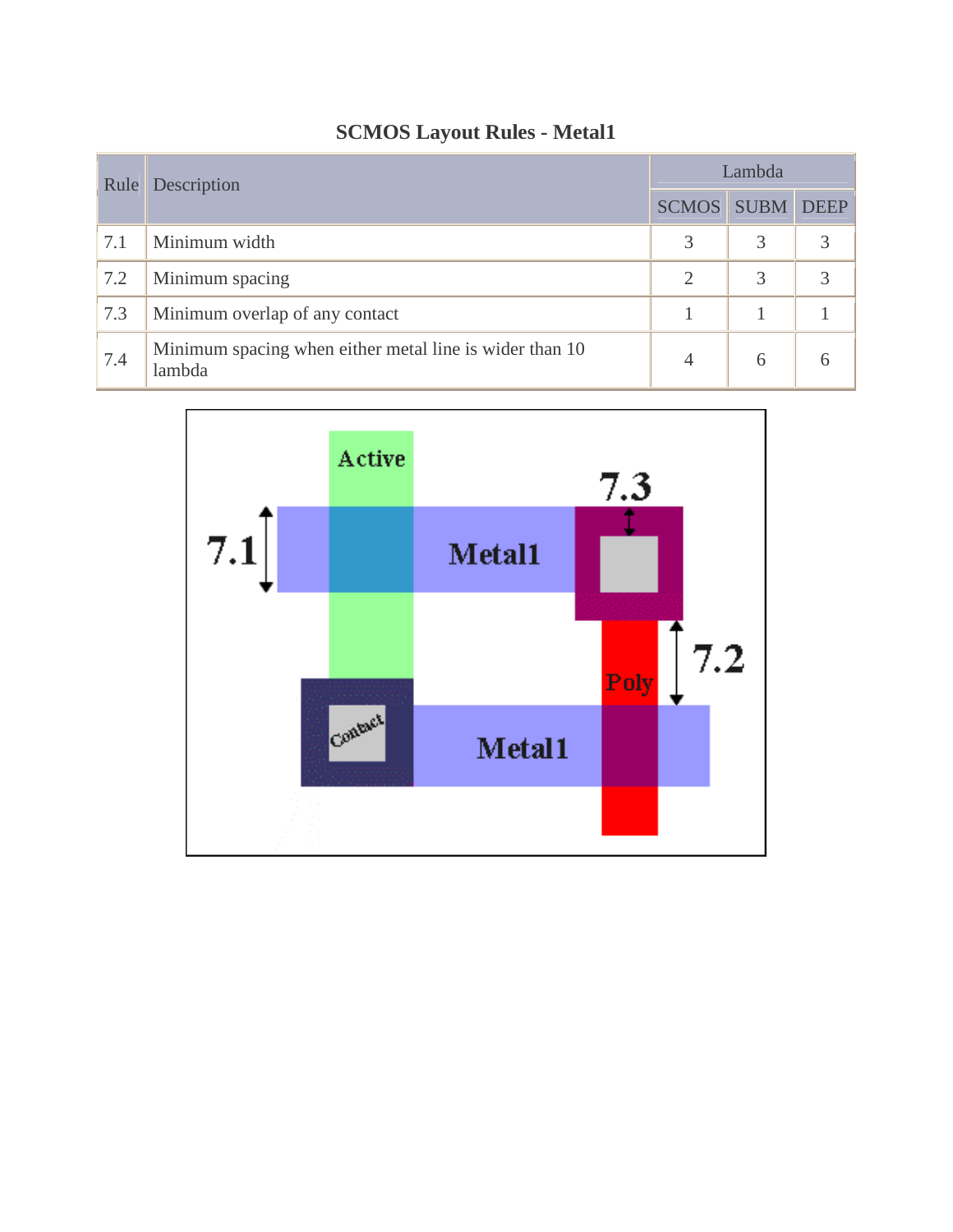## **SCMOS Layout Rules - Via**

|      | Description                                                                                                                                 | Lambda         |                 |             |                  |                |             |  |  |
|------|---------------------------------------------------------------------------------------------------------------------------------------------|----------------|-----------------|-------------|------------------|----------------|-------------|--|--|
| Rule |                                                                                                                                             |                | 2 Metal Process |             | 3+ Metal Process |                |             |  |  |
|      |                                                                                                                                             | <b>SCMOS</b>   | <b>SUBM</b>     | <b>DEEP</b> | <b>SCMOS</b>     | <b>SUBM</b>    | <b>DEEP</b> |  |  |
| 8.1  | Exact size                                                                                                                                  | $2 \times 2$   | n/a             | n/a         | $2 \times 2$     | $2 \times 2$   | 3x3         |  |  |
| 8.2  | Minimum via1 spacing                                                                                                                        | 3              | n/a             | n/a         | 3                | 3              | 3           |  |  |
| 8.3  | Minimum overlap by metal1                                                                                                                   | 1              | n/a             | n/a         | 1                | 1              | 1           |  |  |
| 8.4  | Minimum spacing to contact for<br>technology codes mapped to<br>processes that do not allow stacked<br>vias (SCNA, SCNE, SCN3M,<br>SCN3MLC) | $\overline{2}$ | n/a             | n/a         | $\overline{2}$   | $\overline{2}$ | n/a         |  |  |
| 8.5  | Minimum spacing to poly or active<br>edge                                                                                                   | $\overline{2}$ | n/a             | n/a         | $\overline{2}$   | $\overline{2}$ | n/a         |  |  |

Vias must be drawn orthogonal to the grid of the layout. Non-Manhattan vias are not allowed.

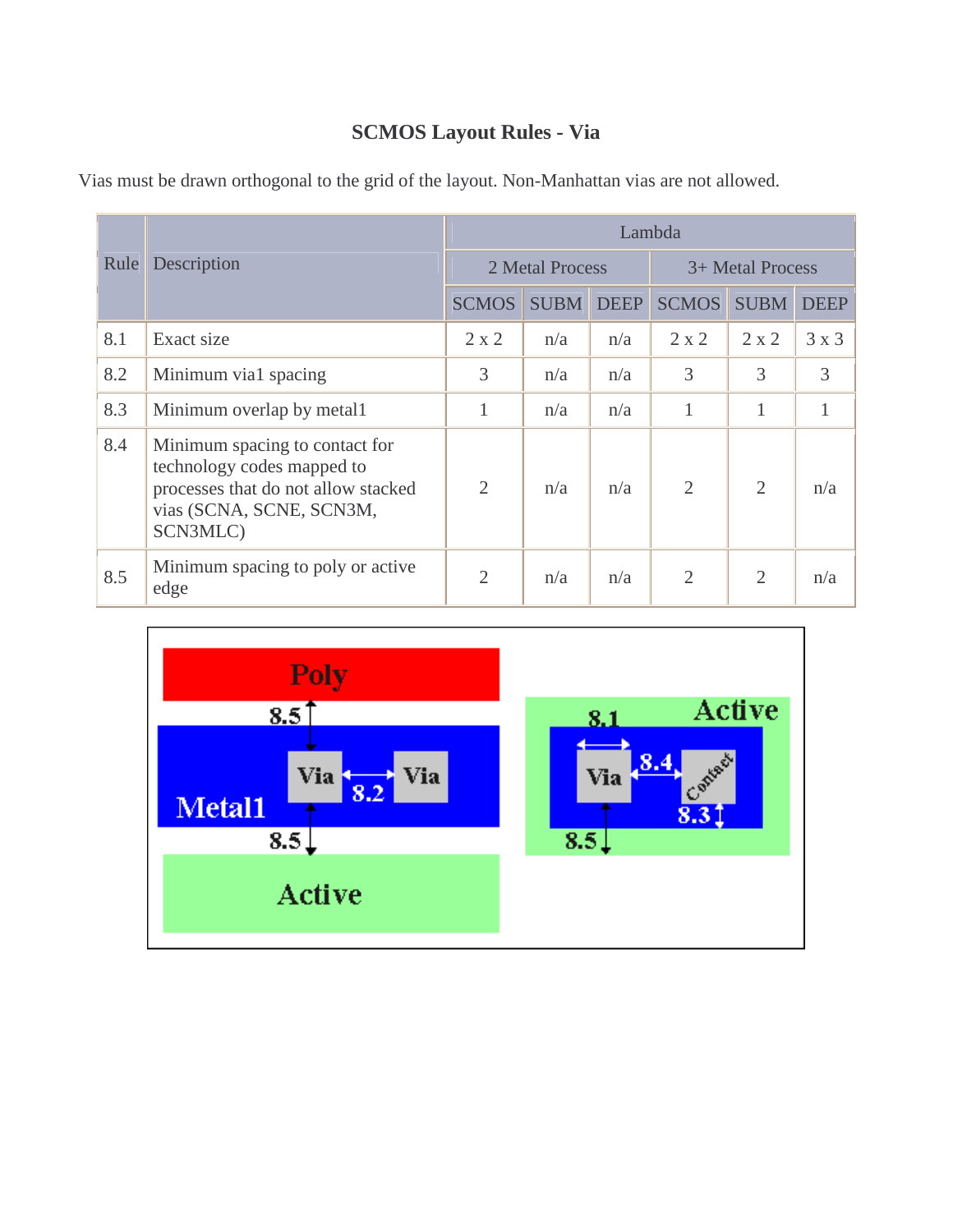|      | Description                                                       | Lambda       |                 |             |                  |             |             |  |  |  |
|------|-------------------------------------------------------------------|--------------|-----------------|-------------|------------------|-------------|-------------|--|--|--|
| Rule |                                                                   |              | 2 Metal Process |             | 3+ Metal Process |             |             |  |  |  |
|      |                                                                   | <b>SCMOS</b> | <b>SUBM</b>     | <b>DEEP</b> | <b>SCMOS</b>     | <b>SUBM</b> | <b>DEEP</b> |  |  |  |
| 9.1  | Minimum width                                                     | 3            | n/a             | n/a         | 3                | 3           | 3           |  |  |  |
| 9.2  | Minimum spacing                                                   | 3            | n/a             | n/a         | 3                | 3           | 4           |  |  |  |
| 9.3  | Minimum overlap of via1                                           |              | n/a             | n/a         |                  |             |             |  |  |  |
| 9.4  | Minimum spacing when either metal<br>line is wider than 10 lambda | 6            | n/a             | n/a         | 6                | 6           | 8           |  |  |  |

# **SCMOS Layout Rules - Metal2**

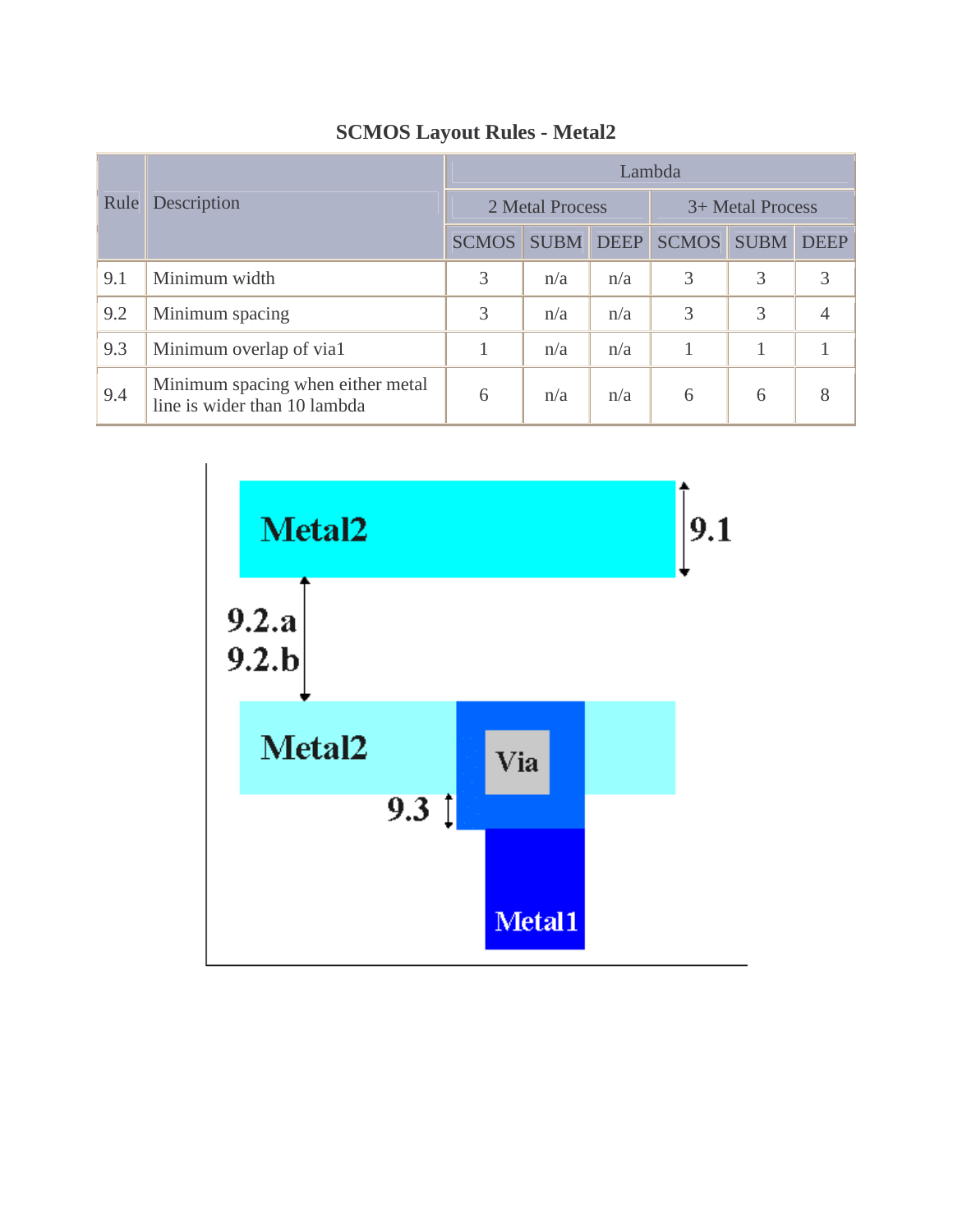## **SCMOS Layout Rules - Overglass**

Note that rules in this section are in units of microns. They are not "true" design rules, but they do make good practice rules. Unfortunately, there are no really good generic pad design rules since pads are process-specific.

| Rule | Description                                  | <b>Microns</b> |
|------|----------------------------------------------|----------------|
| 10.1 | Minimum bonding passivation opening          | 60             |
| 10.2 | Minimum probe passivation opening            | 20             |
| 10.3 | Pad metal overlap of passivation             | 6              |
| 10.4 | Minimum pad spacing to unrelated metal       | 30             |
| 10.5 | Minimum pad spacing to active, poly or poly2 |                |

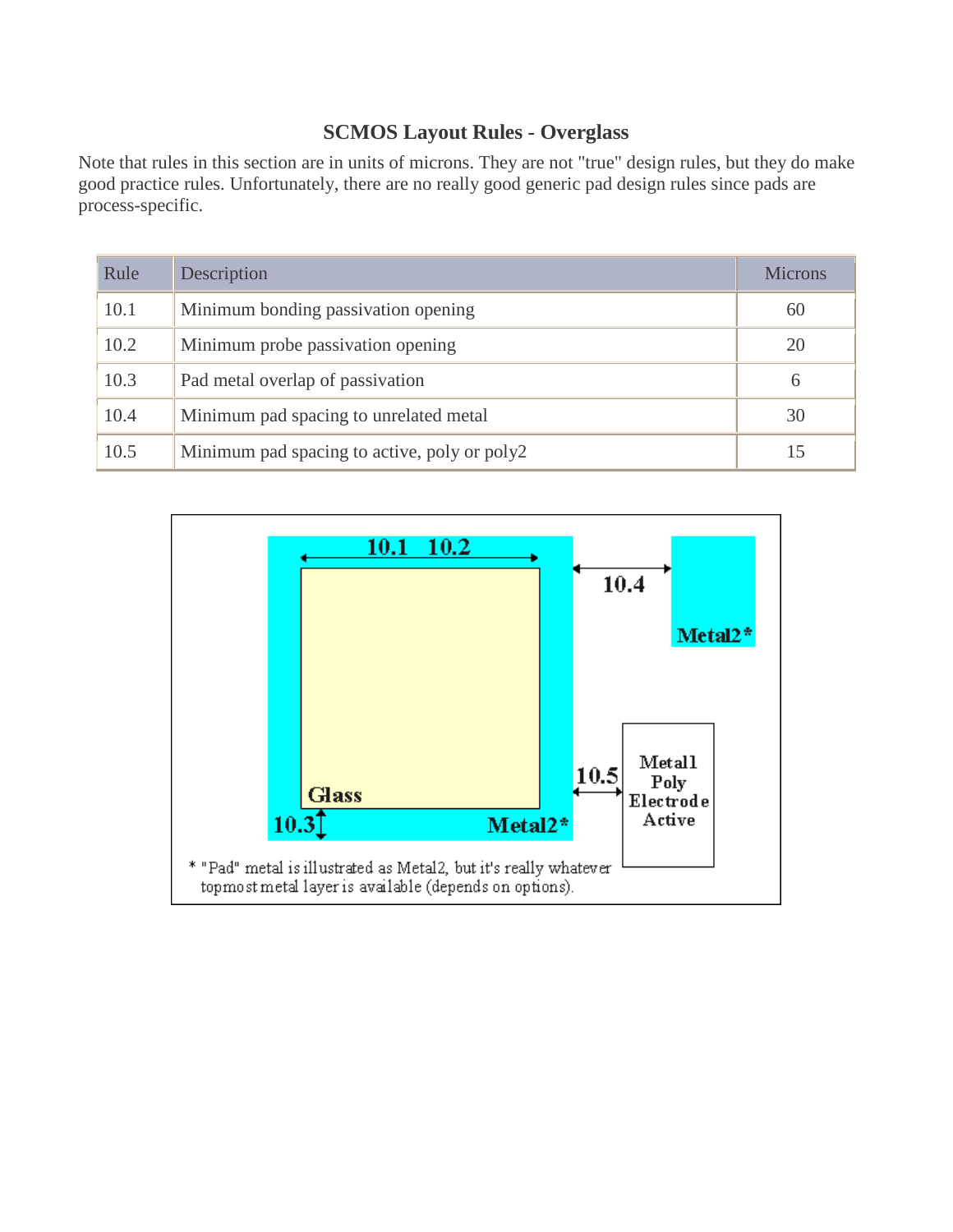## **SCMOS Layout Rules - Poly2 for Capacitor**

The poly2 layer is a second polysilicon layer (physically above the standard, or first, poly layer). The oxide between the two polys is the capacitor dielectric. The capacitor area is the area of coincident poly and electrode.

| Rule | Description                                                 | Lambda         |                |             |  |  |
|------|-------------------------------------------------------------|----------------|----------------|-------------|--|--|
|      |                                                             | <b>SCMOS</b>   | <b>SUBM</b>    | <b>DEEP</b> |  |  |
| 11.1 | Minimum width                                               | 3 <sup>1</sup> | $7^2$          | n/a         |  |  |
| 11.2 | Minimum spacing                                             | $3^3$          | $3^4$          | n/a         |  |  |
| 11.3 | Minimum poly overlap                                        | $2^5$          | $5^{6}$        | n/a         |  |  |
| 11.4 | Minimum spacing to active or well edge<br>(not illustrated) | $\overline{2}$ | $\overline{2}$ | n/a         |  |  |
| 11.5 | Minimum spacing to poly contact                             | 3              | 6              | n/a         |  |  |
| 11.6 | Minimum spacing to <i>unrelated metal</i>                   | $\mathfrak{2}$ | $\overline{2}$ | n/a         |  |  |

Exceptions for AMIS C30 0.35 micron process:

- <sup>1</sup> Use lambda=8 for rule 11.1 only when using SCN4ME
- <sup>2</sup> Use lambda=10 for rule 11.1 only when using SCN4ME\_SUBM
- <sup>3</sup> Use lambda=4 for rule 11.2 only when using SCN4ME
- <sup>4</sup> Use lambda=4 for rule 11.2 only when using SCN4ME\_SUBM
- <sup>5</sup> Use lambda=5 for rule 11.3 only when using SCN4ME
- 6 Use lambda=6 for rule 11.3 only when using SCN4ME\_SUBM

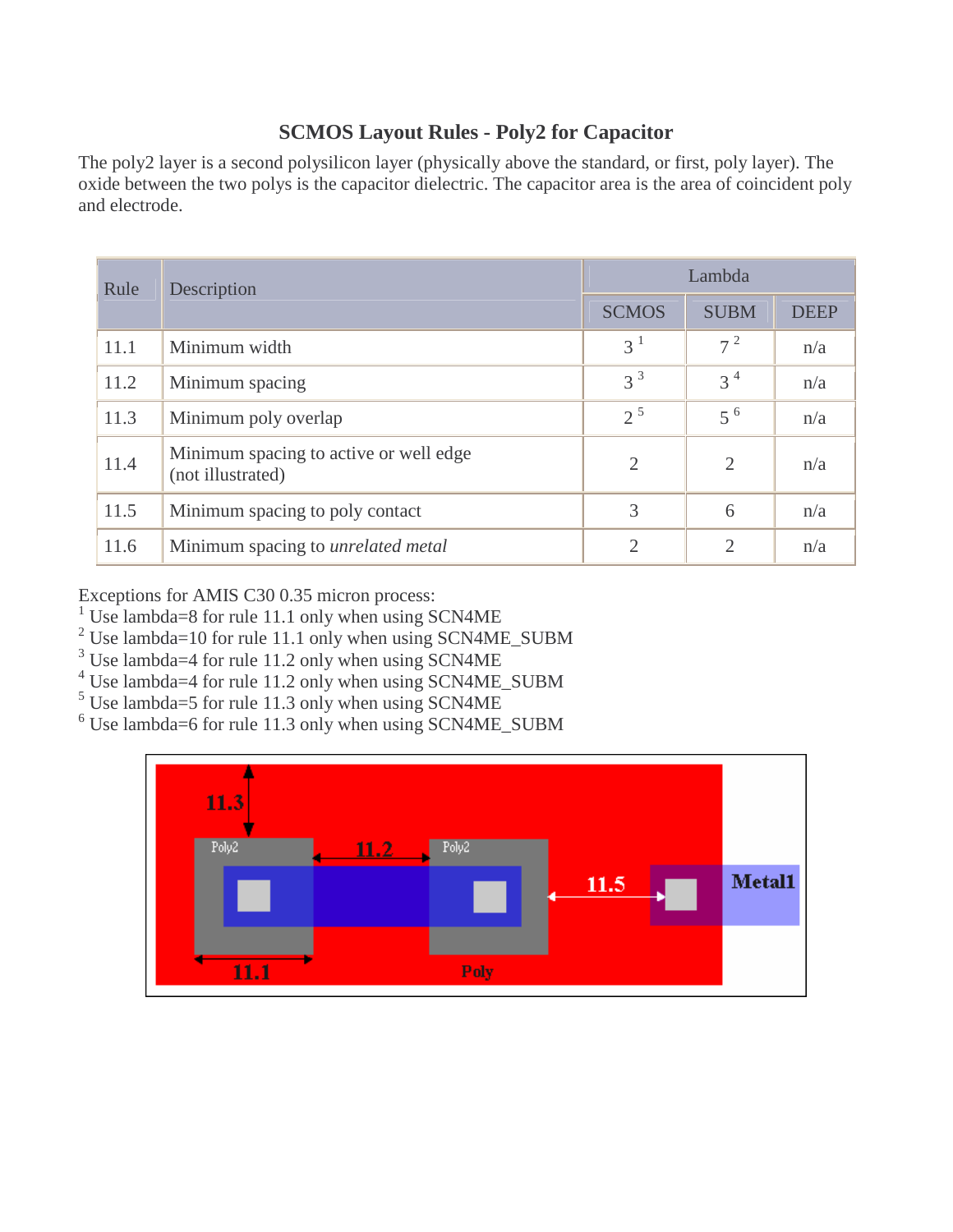| <b>SCMOS Layout Rules - Poly2 for Transistor</b> |
|--------------------------------------------------|
| Same poly2 layer as for caps                     |

| Rule | Description                               | Lambda         |             |             |  |  |
|------|-------------------------------------------|----------------|-------------|-------------|--|--|
|      |                                           | <b>SCMOS</b>   | <b>SUBM</b> | <b>DEEP</b> |  |  |
| 12.1 | Minimum width                             | $\overline{2}$ | 2           | n/a         |  |  |
| 12.2 | Minimum spacing                           | 3 <sup>1</sup> | $3^2$       | n/a         |  |  |
| 12.3 | Minimum electrode gate overlap of active  | $\overline{2}$ | 2           | n/a         |  |  |
| 12.4 | Minimum spacing to active                 |                |             | n/a         |  |  |
| 12.5 | Minimum spacing or overlap of poly        | $\overline{2}$ | 2           | n/a         |  |  |
| 12.6 | Minimum spacing to poly or active contact | 3              | 3           | n/a         |  |  |

Exceptions for AMIS C30 0.35 micron process:<br><sup>1</sup> Use lambda=4 for rule 12.2 only when using SCN4ME<br><sup>2</sup> Use lambda=4 for rule 12.2 only when using SCN4ME\_SUBM

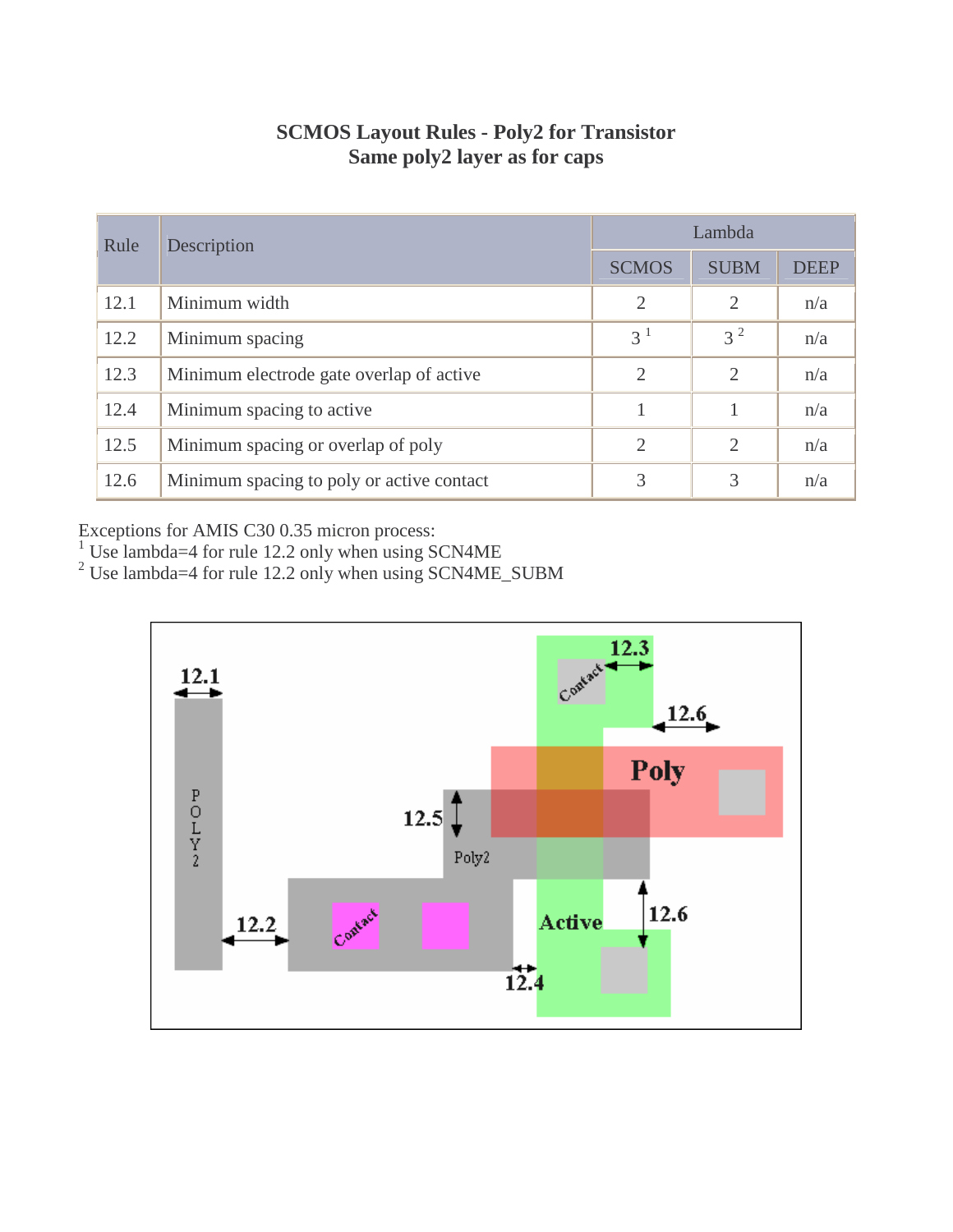## **SCMOS Layout Rules - Poly2 Contact**

The poly2 is contacted through the standard contact layer, similar to the first poly. The overlap numbers are larger, however.

Contacts must be drawn orthogonal to the grid of the layout. Non-Manhattan contacts are not allowed.

| Rule | Description                              | Lambda                |                |             |  |  |
|------|------------------------------------------|-----------------------|----------------|-------------|--|--|
|      |                                          | <b>SCMOS</b>          | <b>SUBM</b>    | <b>DEEP</b> |  |  |
| 13.1 | Exact contact size                       | $2 \times 2$          | $2 \times 2$   | n/a         |  |  |
| 13.2 | Minimum contact spacing                  | $\mathcal{D}_{\cdot}$ | 3              | n/a         |  |  |
| 13.3 | Minimum Poly2 overlap (on capacitor)     | 3                     | 3              | n/a         |  |  |
| 13.4 | Minimum Poly2 overlap (not on capacitor) | $\mathcal{D}_{\cdot}$ | $\overline{2}$ | n/a         |  |  |
| 13.5 | Minimum spacing to poly or active        | 3                     | 3              | n/a         |  |  |

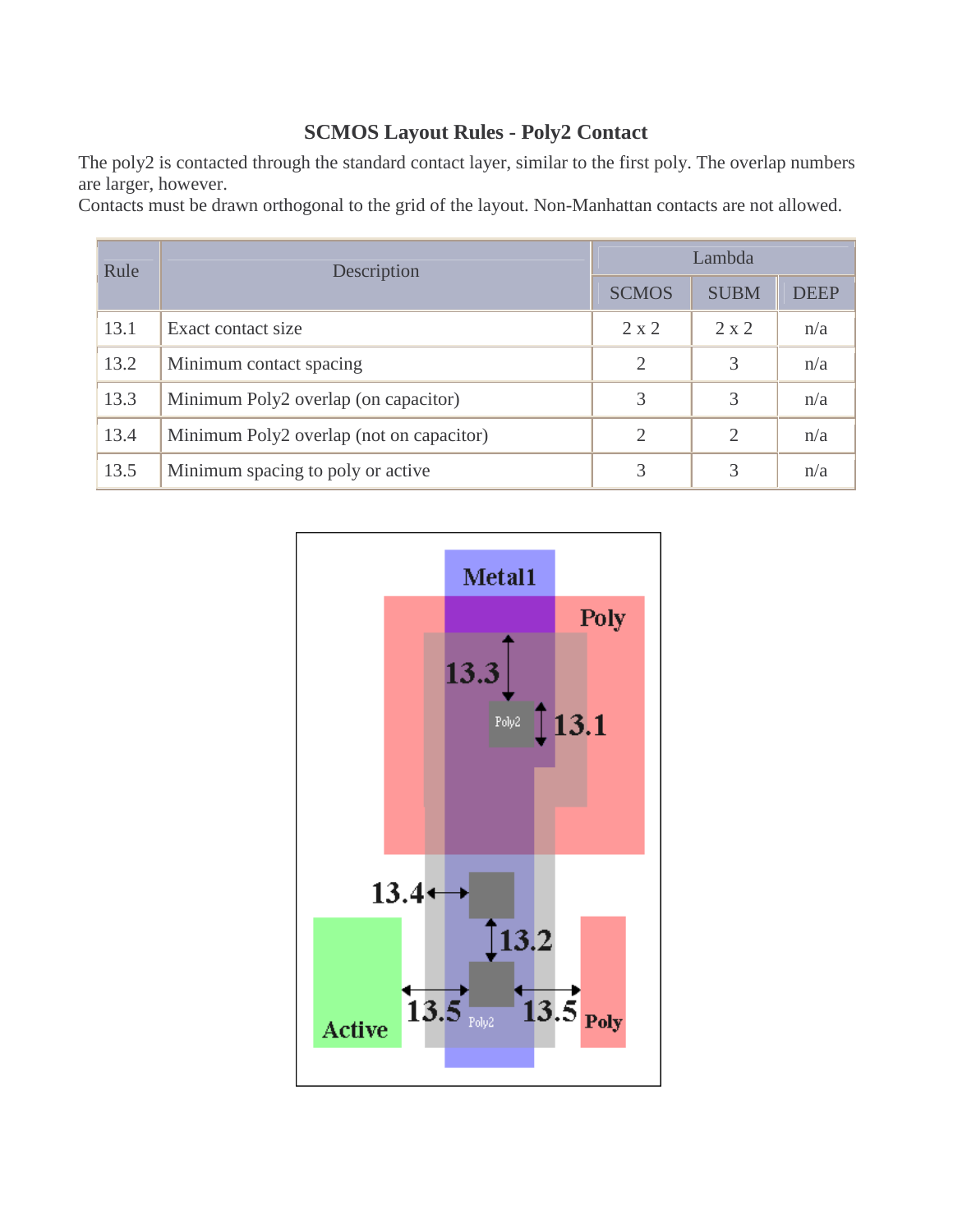# **SCMOS Layout Rules - Via2**

|      |                                                                                                                           | Lambda         |                        |     |                  |                |             |  |  |
|------|---------------------------------------------------------------------------------------------------------------------------|----------------|------------------------|-----|------------------|----------------|-------------|--|--|
| Rule | Description                                                                                                               |                | <b>3 Metal Process</b> |     | 4+ Metal Process |                |             |  |  |
|      |                                                                                                                           | <b>SCMOS</b>   | <b>SUBM DEEP</b>       |     | <b>SCMOS</b>     | <b>SUBM</b>    | <b>DEEP</b> |  |  |
| 14.1 | Exact size                                                                                                                | 2x2            | 2x2                    | n/a | 2x2              | 2x2            | 3x3         |  |  |
| 14.2 | Minimum spacing                                                                                                           | 3              | 3                      | n/a | 3                | 3              | 3           |  |  |
| 14.3 | Minimum overlap by metal2                                                                                                 |                |                        | n/a |                  |                |             |  |  |
| 14.4 | Minimum spacing to via1 for<br>technology codes that do not allow<br>stacked vias (SCNA, SCNE, SCN3M,<br>SCN3ME, SCN3MLC) | $\overline{2}$ | $\overline{2}$         | n/a | $\overline{2}$   | $\overline{2}$ | n/a         |  |  |
| 14.5 | Via <sub>2</sub> may be placed over contact                                                                               |                |                        |     |                  |                |             |  |  |

Vias must be drawn orthogonal to the grid of the layout. Non-Manhattan vias are not allowed.

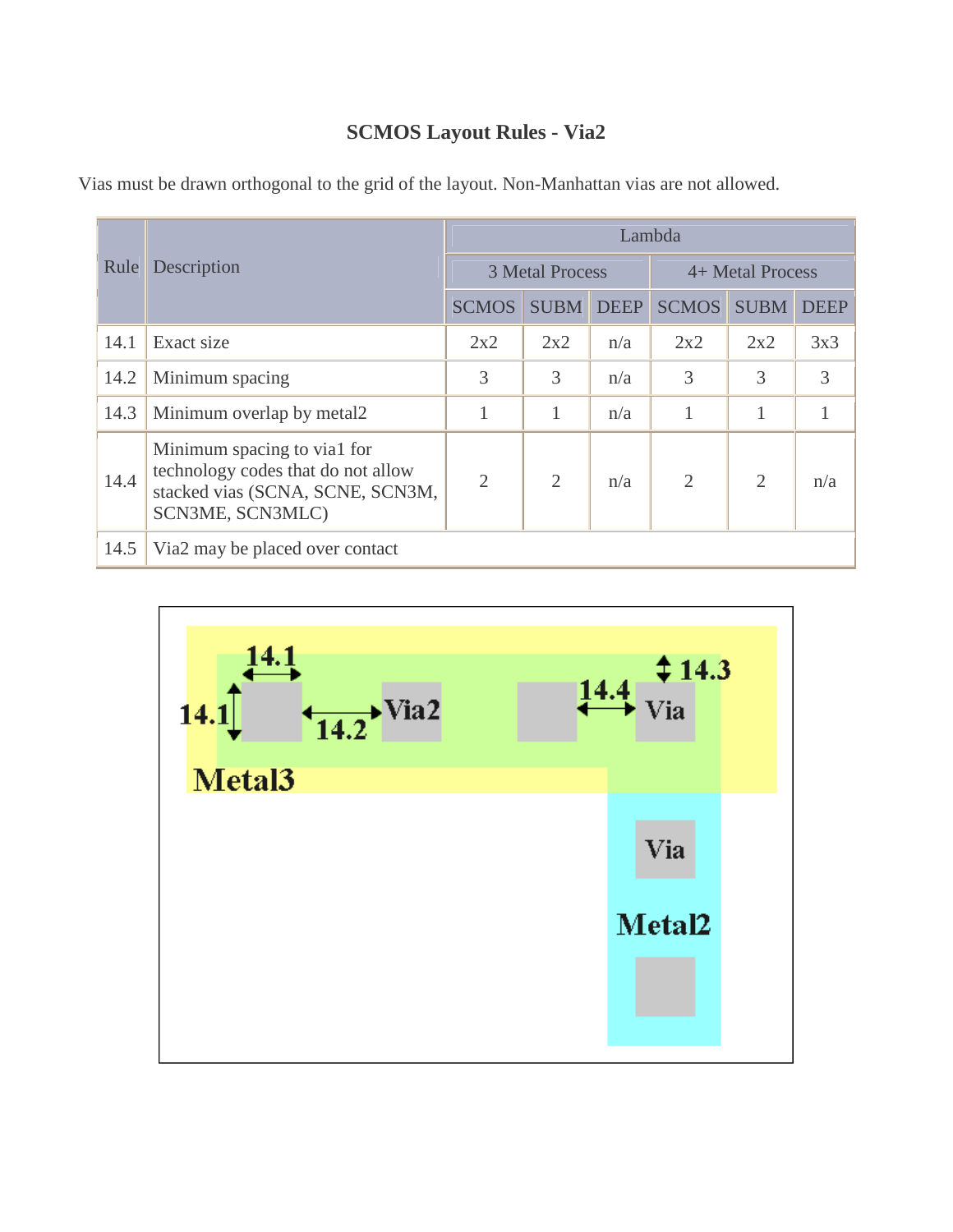|      | Description                                                       | Lambda         |                        |             |                  |             |             |  |  |
|------|-------------------------------------------------------------------|----------------|------------------------|-------------|------------------|-------------|-------------|--|--|
| Rule |                                                                   |                | <b>3 Metal Process</b> |             | 4+ Metal Process |             |             |  |  |
|      |                                                                   | <b>SCMOS</b>   | <b>SUBM</b>            | <b>DEEP</b> | <b>SCMOS</b>     | <b>SUBM</b> | <b>DEEP</b> |  |  |
| 15.1 | Minimum width                                                     | 6              |                        | n/a         | 3                | 3           | 3           |  |  |
| 15.2 | Minimum spacing to metal3                                         | 4              | 3                      | n/a         | 3                | 3           |             |  |  |
| 15.3 | Minimum overlap of via2                                           | $\overline{2}$ | $\overline{2}$         | n/a         |                  |             |             |  |  |
| 15.4 | Minimum spacing when either metal<br>line is wider than 10 lambda | 8              | 6                      | n/a         | 6                | 6           | 8           |  |  |

## **SCMOS Layout Rules - Metal3**

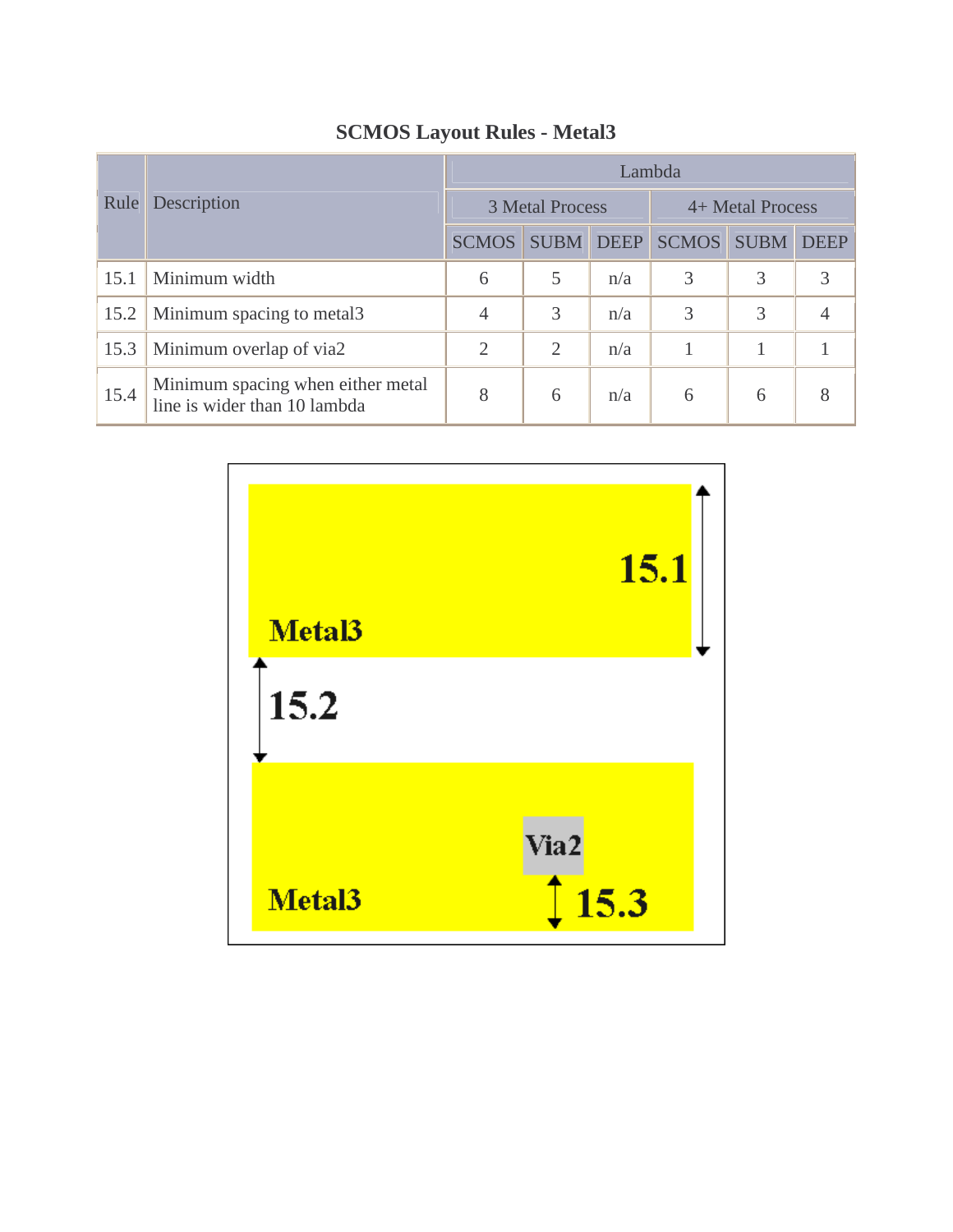## **SCMOS Layout Rules - Via3**

|             |                           | Lambda       |                        |             |              |                         |             |  |  |
|-------------|---------------------------|--------------|------------------------|-------------|--------------|-------------------------|-------------|--|--|
| <b>Rule</b> | <b>Description</b>        |              | <b>4 metal Process</b> |             |              | <b>5+ Metal Process</b> |             |  |  |
|             |                           | <b>SCMOS</b> | <b>SUBM</b>            | <b>DEEP</b> | <b>SCMOS</b> | <b>SUBM</b>             | <b>DEEP</b> |  |  |
| 21.1        | Exact size                | 2x2          | 2x2                    | n/a         | n/a          | 2x2                     | 3x3         |  |  |
| 21.2        | Minimum spacing           | 3            | $3 *$                  | n/a         | n/a          | 3                       | 3           |  |  |
| 21.3        | Minimum overlap by Metal3 |              |                        | n/a         | n/a          |                         |             |  |  |

Vias must be drawn orthogonal to the grid of the layout. Non-Manhattan vias are not allowed.

Exception: Use lambda=4 for rule 21.2 only when using SCN4M\_SUBM for Agilent/HP GMOS10QA 0.35 micron process

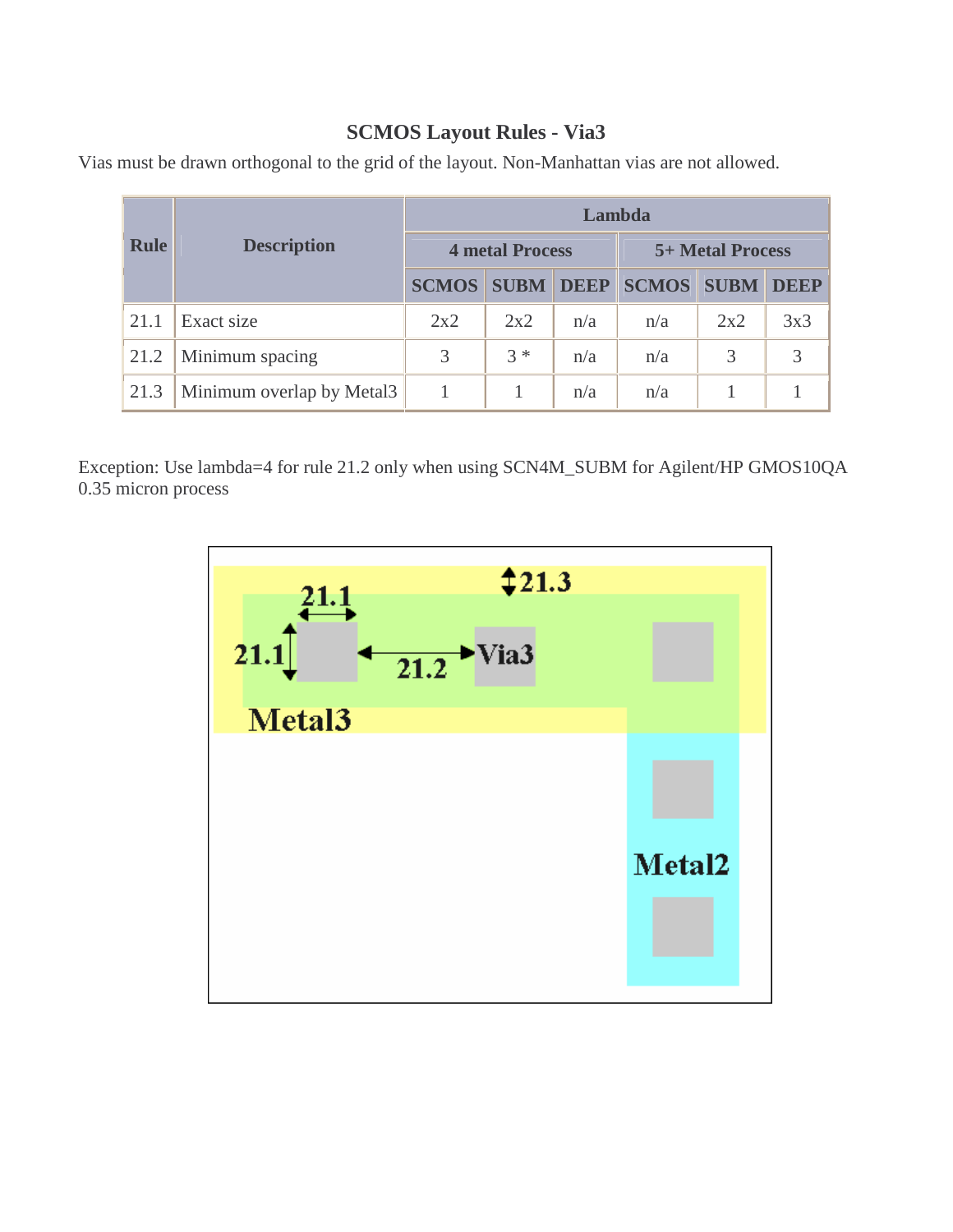|             |                                                                   | Lambda       |                        |     |                         |             |                |  |  |
|-------------|-------------------------------------------------------------------|--------------|------------------------|-----|-------------------------|-------------|----------------|--|--|
| <b>Rule</b> | <b>Description</b>                                                |              | <b>4 Metal Process</b> |     | <b>5+ Metal Process</b> |             |                |  |  |
|             |                                                                   | <b>SCMOS</b> | <b>SUBM DEEP</b>       |     | <b>SCMOS</b>            | <b>SUBM</b> | <b>DEEP</b>    |  |  |
| 22.1        | METAL4 width                                                      | 6            | 6                      | n/a | n/a                     | 3           | 3              |  |  |
| 22.2        | METAL4 space                                                      | 6            | 6                      | n/a | n/a                     | 3           | $\overline{4}$ |  |  |
| 22.3        | METAL4 overlap of VIA3                                            | 2            | $\overline{2}$         | n/a | n/a                     |             | 1              |  |  |
| 22.4        | Minimum spacing when either<br>metal line is wider than 10 lambda | 12           | 12                     | n/a | n/a                     | 6           | 8              |  |  |

## **SCMOS Layout Rules - Metal4**

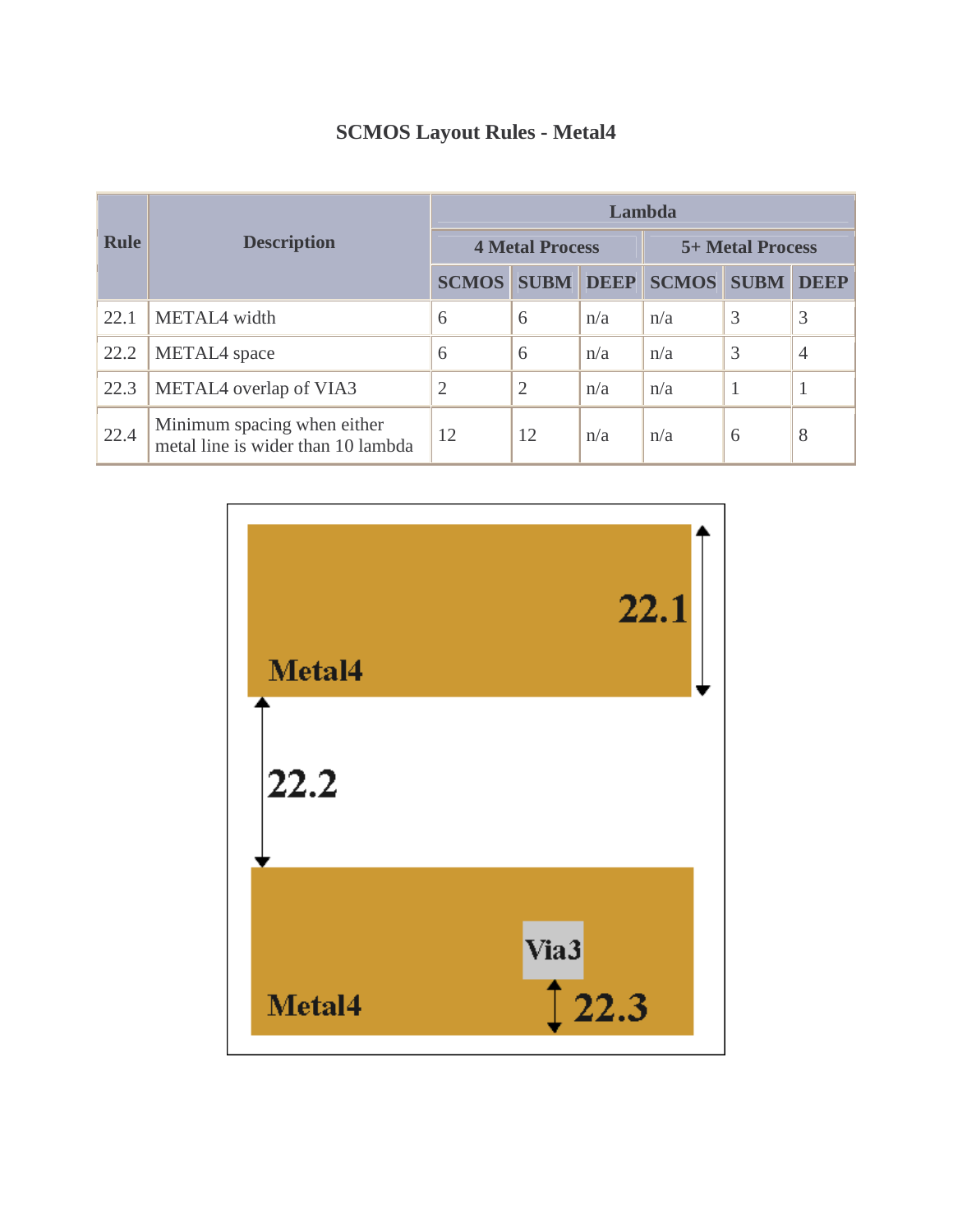## **SCMOS Layout Rules - Via4 (SUBM and DEEP)**

Vias must be drawn orthogonal to the grid of the layout. Non-Manhattan vias are not allowed.

|             |                           | Lambda                 |             |             |              |                         |             |  |  |
|-------------|---------------------------|------------------------|-------------|-------------|--------------|-------------------------|-------------|--|--|
| <b>Rule</b> | <b>Description</b>        | <b>5 Metal Process</b> |             |             |              | <b>6+ Metal Process</b> |             |  |  |
|             |                           | <b>SCMOS</b>           | <b>SUBM</b> | <b>DEEP</b> | <b>SCMOS</b> | <b>SUBM</b>             | <b>DEEP</b> |  |  |
| 25.1        | Exact size                | n/a                    | 2x2         | 3x3         | n/a          | 2x2                     | 3x3         |  |  |
| 25.2        | Minimum spacing           | n/a                    | 3           | 3           | n/a          | 3                       | 3           |  |  |
| 25.3        | Minimum overlap by Metal4 | n/a                    |             |             | n/a          |                         |             |  |  |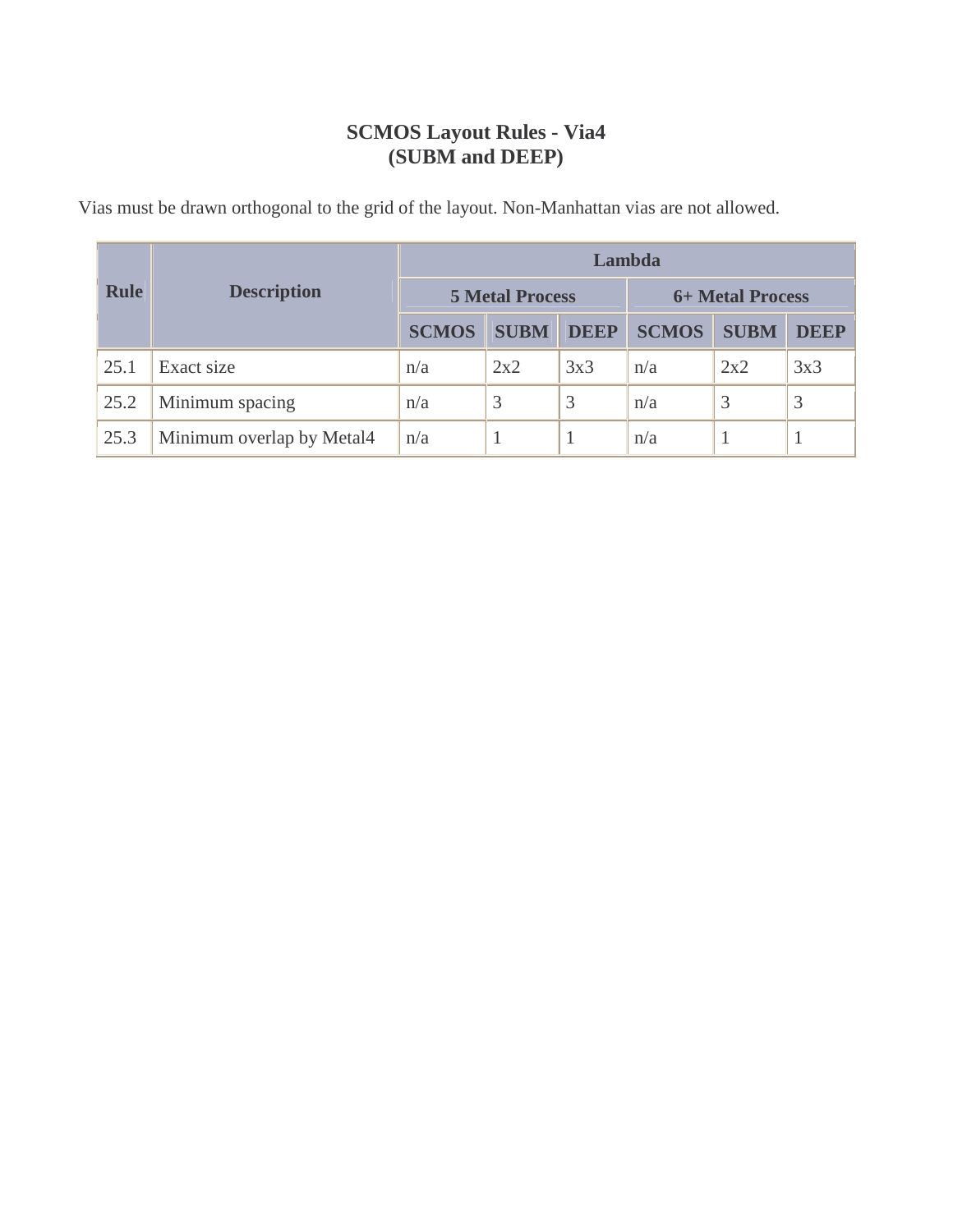#### **SCMOS Layout Rules - Metal5 (SUBM and DEEP)**

Any designer using the SCMOS rules who wants the TSMC Thick\_Top\_Metal must draw the top metal to comply with the TSMC rules for that layer.

| <b>Rule</b> |                                                                   | Lambda       |                        |                |                  |             |                |  |  |
|-------------|-------------------------------------------------------------------|--------------|------------------------|----------------|------------------|-------------|----------------|--|--|
|             | <b>Description</b>                                                |              | <b>5 Metal Process</b> |                | 6+ Metal Process |             |                |  |  |
|             |                                                                   | <b>SCMOS</b> | <b>SUBM</b>            | <b>DEEP</b>    | <b>SCMOS</b>     | <b>SUBM</b> | <b>DEEP</b>    |  |  |
| 26.1        | Minimum width                                                     | n/a          | $\overline{4}$         | $\overline{4}$ | n/a              | 3           | 3              |  |  |
| 26.2        | Minimum spacing to Metal5                                         | n/a          | $\overline{4}$         | $\overline{4}$ | n/a              | 3           | $\overline{4}$ |  |  |
| 26.3        | Minimum overlap of Via4                                           | n/a          |                        | 2              | n/a              |             |                |  |  |
| 26.4        | Minimum spacing when either<br>metal line is wider than 10 lambda | n/a          | 8                      | 8              | n/a              | 6           | 8              |  |  |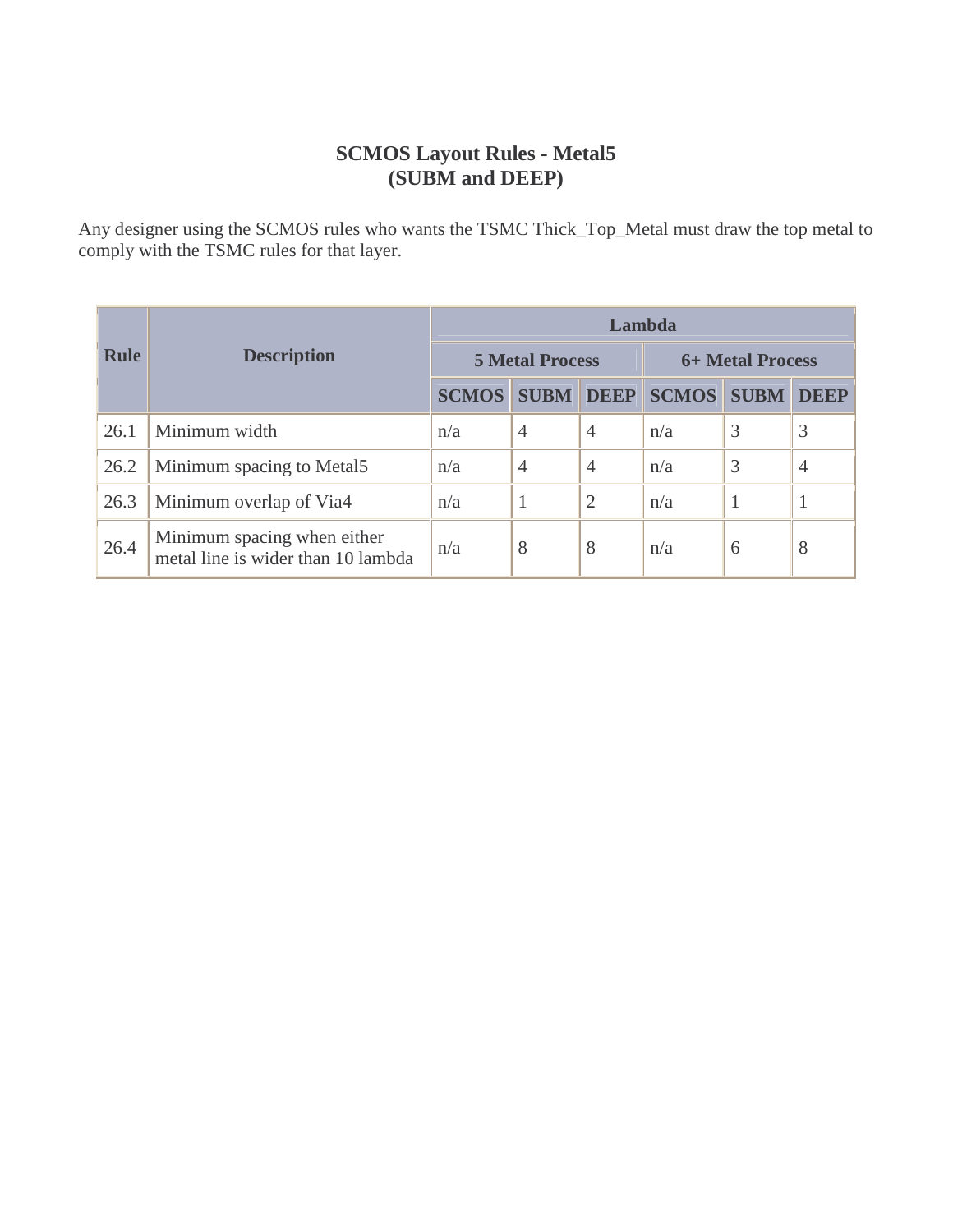| <b>Rule</b> | <b>Description</b>                                                                                                         |                | Lambda         |             |
|-------------|----------------------------------------------------------------------------------------------------------------------------|----------------|----------------|-------------|
|             |                                                                                                                            | <b>SCMOS</b>   | <b>SUBM</b>    | <b>DEEP</b> |
| 27.1        | Minimum HR width                                                                                                           | $\overline{4}$ | $\overline{4}$ | n/a         |
| 27.2        | Minimum HR spacing                                                                                                         | $\overline{4}$ | $\overline{4}$ | n/a         |
| 27.3        | Minimum spacing, HR to contact<br>(no contacts allowed inside HR)                                                          | $\overline{2}$ | $\overline{2}$ | n/a         |
| 27.4        | Minimum spacing, HR to external active                                                                                     | $\overline{2}$ | $\overline{2}$ | n/a         |
| 27.5        | Minimum spacing, HR to external poly2                                                                                      | $\overline{2}$ | $\overline{2}$ | n/a         |
| 27.6        | Resistor is poly2 inside HR; poly2 ends stick out for contacts, the entire resistor must be<br>outside well and over field |                |                |             |
| 27.7        | Minimum poly2 width in resistor                                                                                            | 5              | 5              | n/a         |
| 27.8        | Minimum spacing of poly2 resistors<br>(in a single HR region)                                                              | 7              | 7              | n/a         |
| 27.9        | Minimum HR overlap of poly2                                                                                                | $\overline{2}$ | $\overline{2}$ | n/a         |

## **SCMOS Layout Rules - High Res**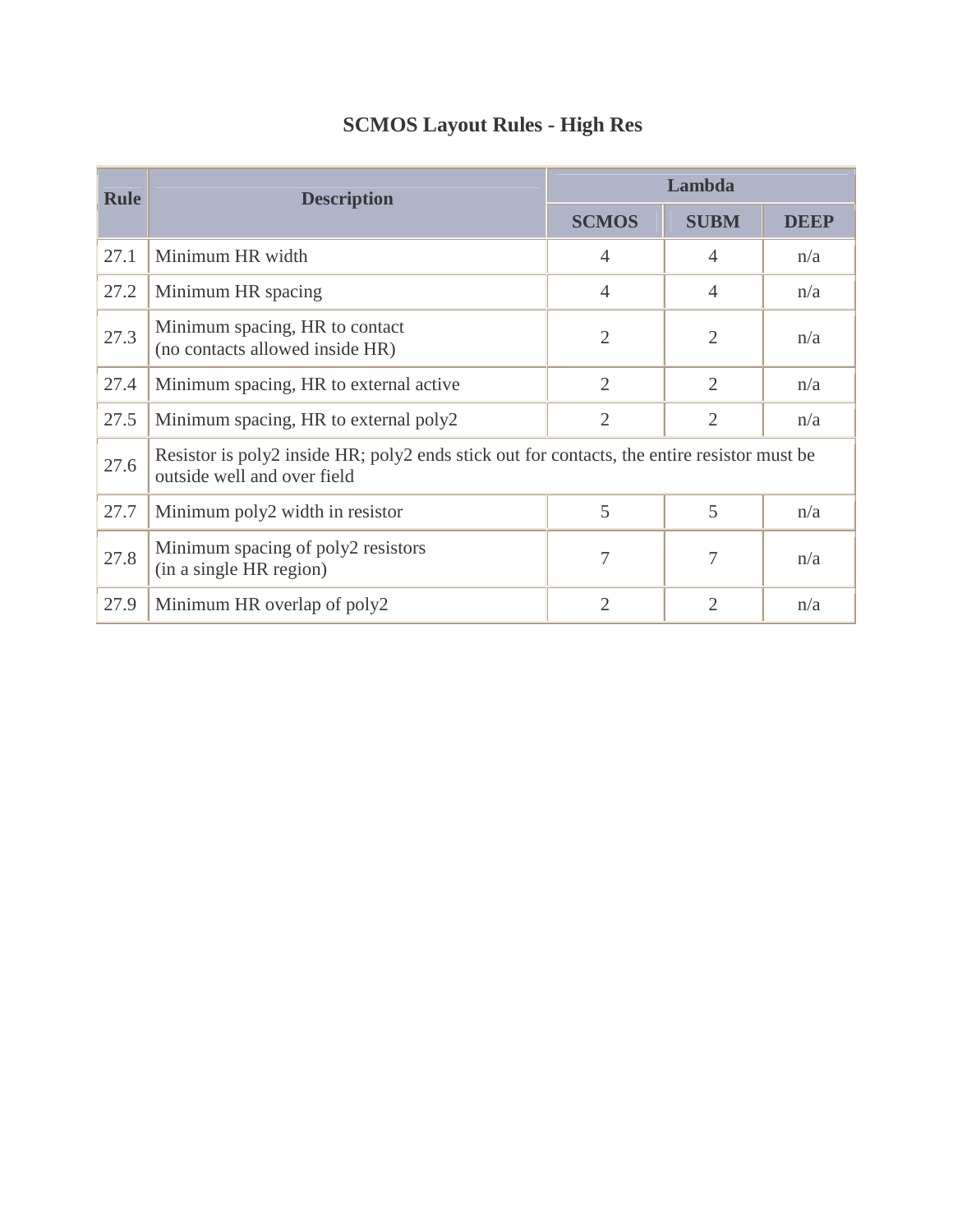## **SCMOS Layout Rules - Via5 (SUBM and DEEP)**

| <b>Rule</b> | <b>Description</b>        | Lambda                 |              |              |  |
|-------------|---------------------------|------------------------|--------------|--------------|--|
|             |                           | <b>6 Metal Process</b> |              |              |  |
|             |                           | <b>SCMOS</b>           | <b>SUBM</b>  | <b>DEEP</b>  |  |
| 29.1        | Exact size                | n/a                    | $3 \times 3$ | $4 \times 4$ |  |
| 29.2        | Minimum spacing           | n/a                    |              |              |  |
| 29.3        | Minimum overlap by Metal5 | n/a                    |              |              |  |

Vias must be drawn orthogonal to the grid of the layout. Non-Manhattan vias are not allowed.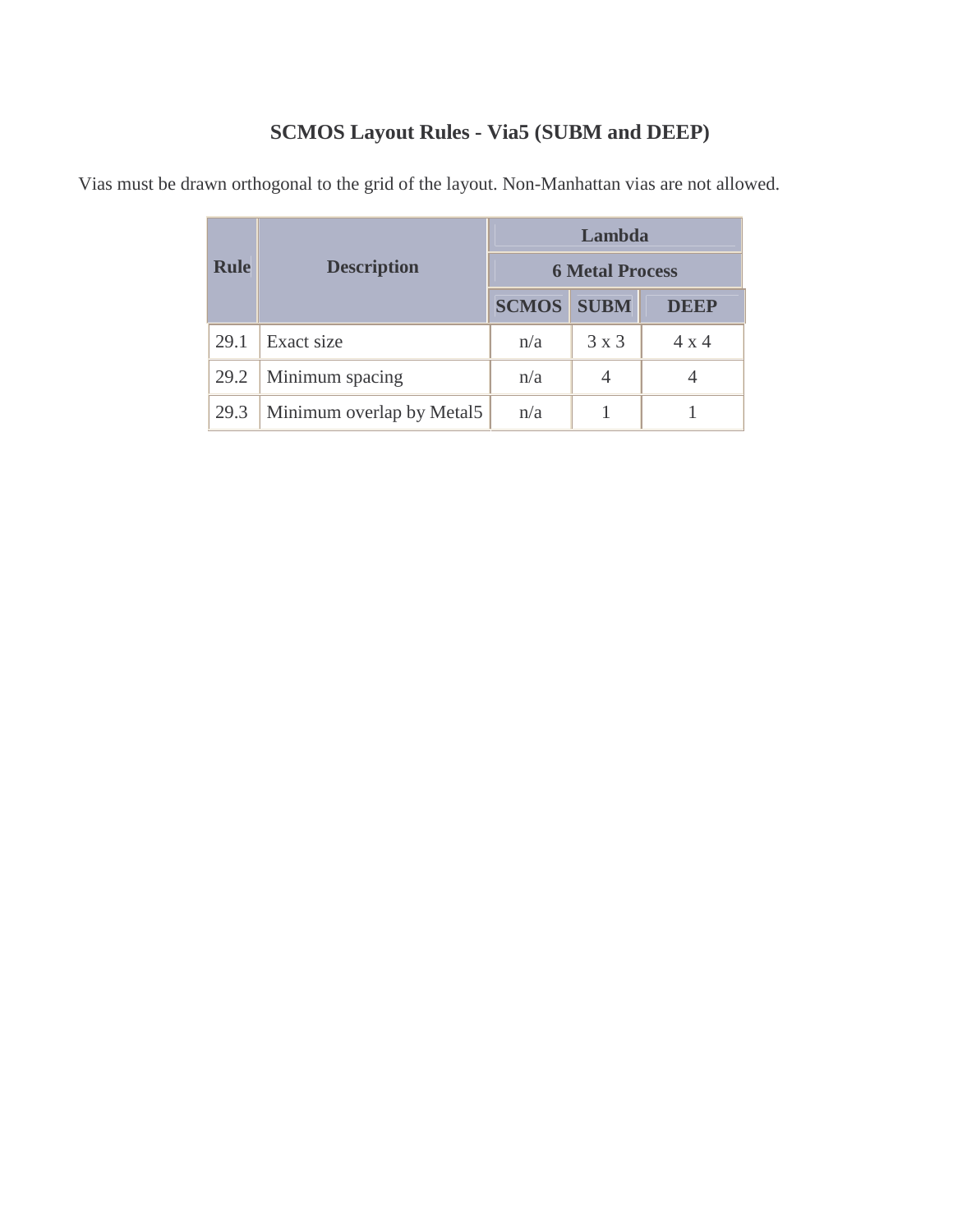## **SCMOS Layout Rules - Metal6 (SUBM and DEEP)**

Any designer using the SCMOS rules who wants the TSMC Thick\_Top\_Metal must draw the top metal to comply with the TSMC rules for that layer.

|             |                                                                   |                        | Lambda      |                |  |
|-------------|-------------------------------------------------------------------|------------------------|-------------|----------------|--|
| <b>Rule</b> | <b>Description</b>                                                | <b>6 Metal Process</b> |             |                |  |
|             |                                                                   | <b>SCMOS</b>           | <b>SUBM</b> | <b>DEEP</b>    |  |
| 30.1        | Minimum width                                                     | n/a                    | 5           | 5              |  |
| 30.2        | Minimum spacing to Metal6                                         | n/a                    | 5           | 5              |  |
| 30.3        | Minimum overlap of Via5                                           | n/a                    |             | $\overline{2}$ |  |
| 30.4        | Minimum spacing when either metal line is wider than 10<br>lambda | n/a                    | 10          | 10             |  |